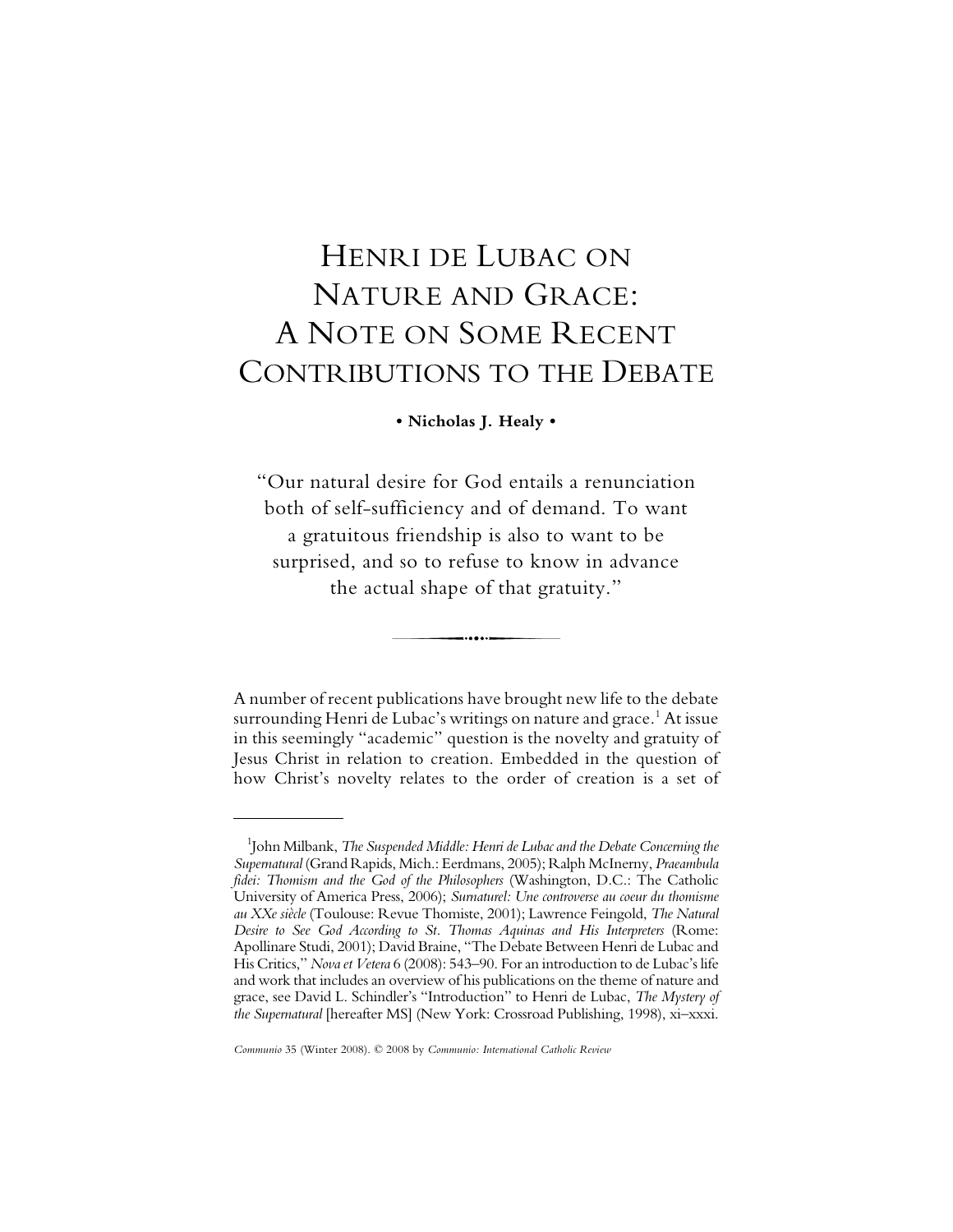further issues concerning the relationship between the Church and the world, the relationship between theology and philosophy, the ecclesial and cosmological significance of the Eucharist, and the meaning of the *universality* of Christ's saving mission. For some, de Lubac's account of these matters represents a recovery of the breadth and depth of the authentic Catholic tradition, a renewal of the vision of Christian humanism that unites patristic and high medieval thought and that informed the documents of the Second Vatican Council. For others, de Lubac's writings on nature and grace represent a "distortion of the Thomist legacy" that has "influenced for the worse a large percentage of Catholic theologians and philosophers trained since the Second World War" and "contributed to the destabilization of Catholic theology."2 Because de Lubac and his interlocutors both claim to be faithfully interpreting Thomas Aquinas, much of the debate has focused on the meaning of texts in Aquinas on the *desiderium naturale visionis dei* as well as related texts on the "twofold beatitude" proper to human nature.

Since the publication of *Surnaturel* in 1946, the sharpest and most significant criticisms of de Lubac's theological anthropology have been articulated by Thomists who fear that he has compromised the gratuity of grace.<sup>3</sup> "The great difficulty with [de Lubac's] position," observes Lawrence Feingold, "lies in showing how grace

<sup>2</sup> Romanus Cessario, "Neo-Neo-Thomism," [Review of Ralph McInerny, *Praeambula fidei: Thomism and the God of the Philosophers*] *First Things* (2007): 51. For a different account of de Lubac's role in twentieth-century Catholic theology, see Joseph Ratzinger, *Milestones: Memoirs 1927–1977* (San Francisco: Ignatius Press, 1998). In addition to noting how de Lubac "suffered so much under the narrowness of the neoscholastic regime" (142), Ratzinger recounts how his encounter with de Lubac's book *Catholicism* "gave me not only a new and deeper connection with the thought of the Fathers but also a new way of looking at theology and faith as such . . . . De Lubac was leading his readers out of a narrowly individualistic and moralistic mode of faith and into the freedom of an essentially social faith, conceived and lived as a *we*—a faith that, precisely as such and according to its nature, was also hope, affecting history as a whole" (98).

<sup>3</sup> For an account of the history of the publication and early reception of *Surnaturel*, see Henri de Lubac, *Mémoire sur l'occasion de mes écrits* (Namur: Culture et Vérité, 1989) [*At the Service of the Church* (San Francisco: Ignatius Press, 1993)]. Regarding the cultural and political background of the controversy, see Alexander Dru, "From the Action Française to the Second Vatican Council: Blondel's La Semaine Sociale de Bordeaux," *Downside Review* 81 (1963): 226–45; Joseph Komonchak, "Theology and Culture at Mid-century: The Example of Henri de Lubac," *Theological Studies* 51 (1990): 579–602.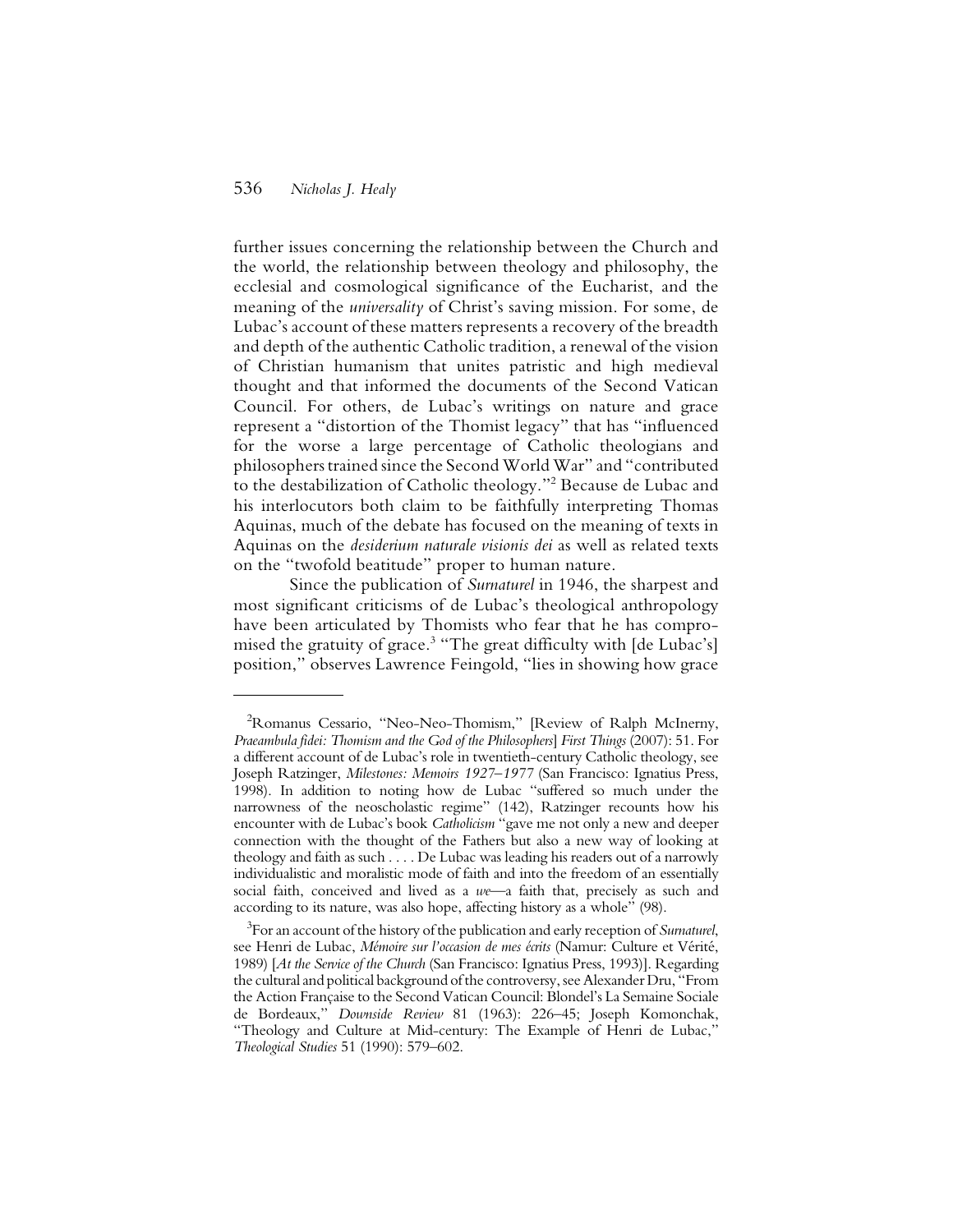and the beatific vision are not due to a nature which is destined to this end in virtue of the innate desire for it implanted in the nature itself."4 In his own recent study, *The Natural Desire to See God According to St. Thomas Aquinas and His Interpreters* (Rome: Apollinare Studi, 2001) [forthcoming with Sapientia Press, 2010], Feingold presents a large-scale development of this point supported by a meticulous collation of texts and arguments from Aquinas and the commentatorial tradition. In 2007, the English-language edition of *Nova et Vetera* published several articles in support of Feingold's thesis. Essays by Reinhard Hütter<sup>5</sup> and Steven Long<sup>6</sup> extend Feingold's argument by situating his critique of de Lubac within a larger set of issues bearing on the nature and method of theology, the relationship between philosophy and theology, the doctrine of predestination, and the loss of natural teleology in modern thought.

Given the complexity of these issues, and given the impossibility of surveying the writings of each of these authors, my aim in this essay is limited to clarifying the terms of the question that continues to set de Lubac at odds with Neo-Thomists such as Feingold, Hütter, and Long. In order to do so, I will first introduce de Lubac's account of nature and grace in relation to the theory of "pure nature" that developed in late scholasticism as a result (I will argue) of an over-extension of the principle that the "end of nature must be proportionate to nature." In the second section I will attempt to clarify the precise point of disagreement between de Lubac and Feingold, Hütter, and Long under the heading: Is there a supernatural finality imprinted on our nature, prior to grace? In the third and concluding section, I will consider some representative arguments that have been formulated against de Lubac's position. My aim throughout is to advance the debate by focusing attention on the Neo-Thomist axiom that the innate desire of nature must be

<sup>4</sup> Feingold, *Natural Desire*, 26.

<sup>5</sup> Reinhard Hütter, "*Desiderium Naturale Visionis Dei—Est autem duplex hominis beatitudo sive felicitas*: Some Observations about Lawrence Feingold's and John Milbank's Recent Interventions in the Debate over the Natural Desire to See God," *Nova et Vetera* 5 (2007): 81–131.

<sup>6</sup> Steven A. Long, "On the Loss, and the Recovery, of Nature as a Theonomic Principle: Reflections on the Nature/Grace Controversy," *Nova et Vetera* 5 (2007): 133–83.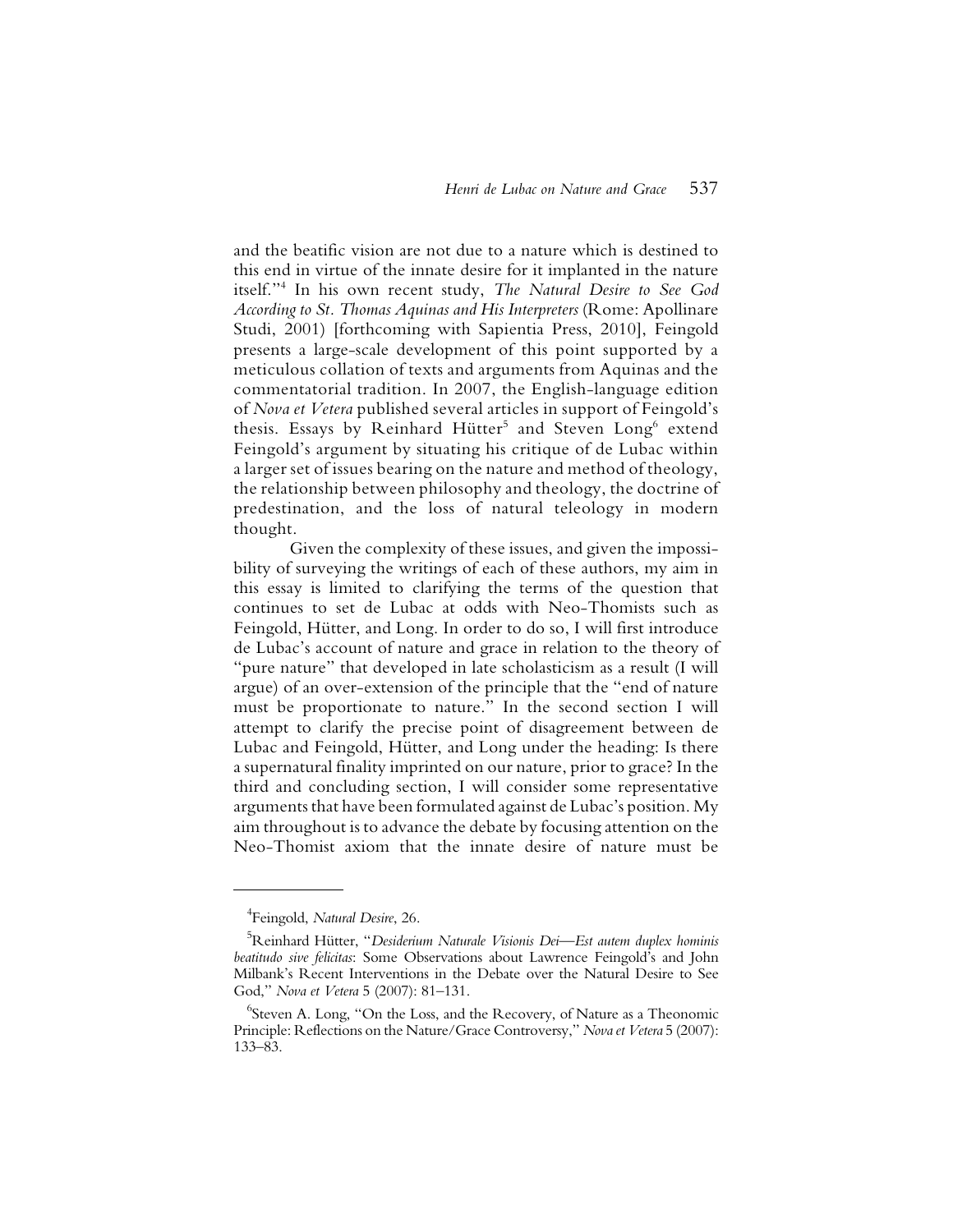essentially proportionate to nature's power to achieve that desire. By calling this axiom into question, de Lubac drew the Church's attention once more to the structure of the mystery of God's Revelation of himself in Christ.

## *1. Preliminary remarks: on the origins of the controversy*

Henri de Lubac's various writings on the relationship between nature and grace<sup>7</sup> should be viewed in the context of the unifying concern of his life and work:

Without claiming to open up new avenues of thought, I have sought rather, without any antiquarianism, to make known some of the great common areas of Catholic tradition. I wanted to make it loved, to show its ever-present fruitfulness. Such a task called more for a reading across the centuries than for a critical application to specific points; it excluded any overly preferential attachment to one school, system, or definite age; it demanded more attention to the deep and permanent unity of the faith, to the mysterious relationship (which escapes so many specialized scholars) of all those who invoke the name of Christ, than to the multiple diversities of eras, *milieux*, personalities, and cultures. So I have never been tempted by any kind of "return to the sources" that would scorn later developments and represent the history of Christian thought as a stream of decadences; the Latins have not pushed aside the Greeks for me; nor has Saint Augustine diverted me from Saint Anselm or Saint Thomas Aquinas; nor has the latter ever seemed to me either to make the twelve centuries that preceded him useless or to condemn his disciples to a failure to see and understand fully what has followed him. . . . What I have more than once regretted in highly regarded theologians, experienced guardians, was less, as others made it out, their lack of openness to the problems and currents of

<sup>7</sup> Henri de Lubac's major publication, *Surnaturel. Études historiques* [1946], edited and introduced by Michel Sales (Paris: Desclée de Brouwer, 1991) has not been translated into English. In a preface to the 1991 edition, Michel Sales provides a helpful schema of the genetic relations between *Surnaturel*, the articles "Duplex hominis beatitudo" (1948) [see the English translation in the present volume, *Communio* 35, no. 4 (Winter 2008): 598–611] and "Le mystère du surnaturel" (1949), the two books *Augustinisme et théologie moderne* (1965) and *Le mystère du surnaturel* (1965), and finally *Petite catéchèse sur Nature et Grâce* (1980).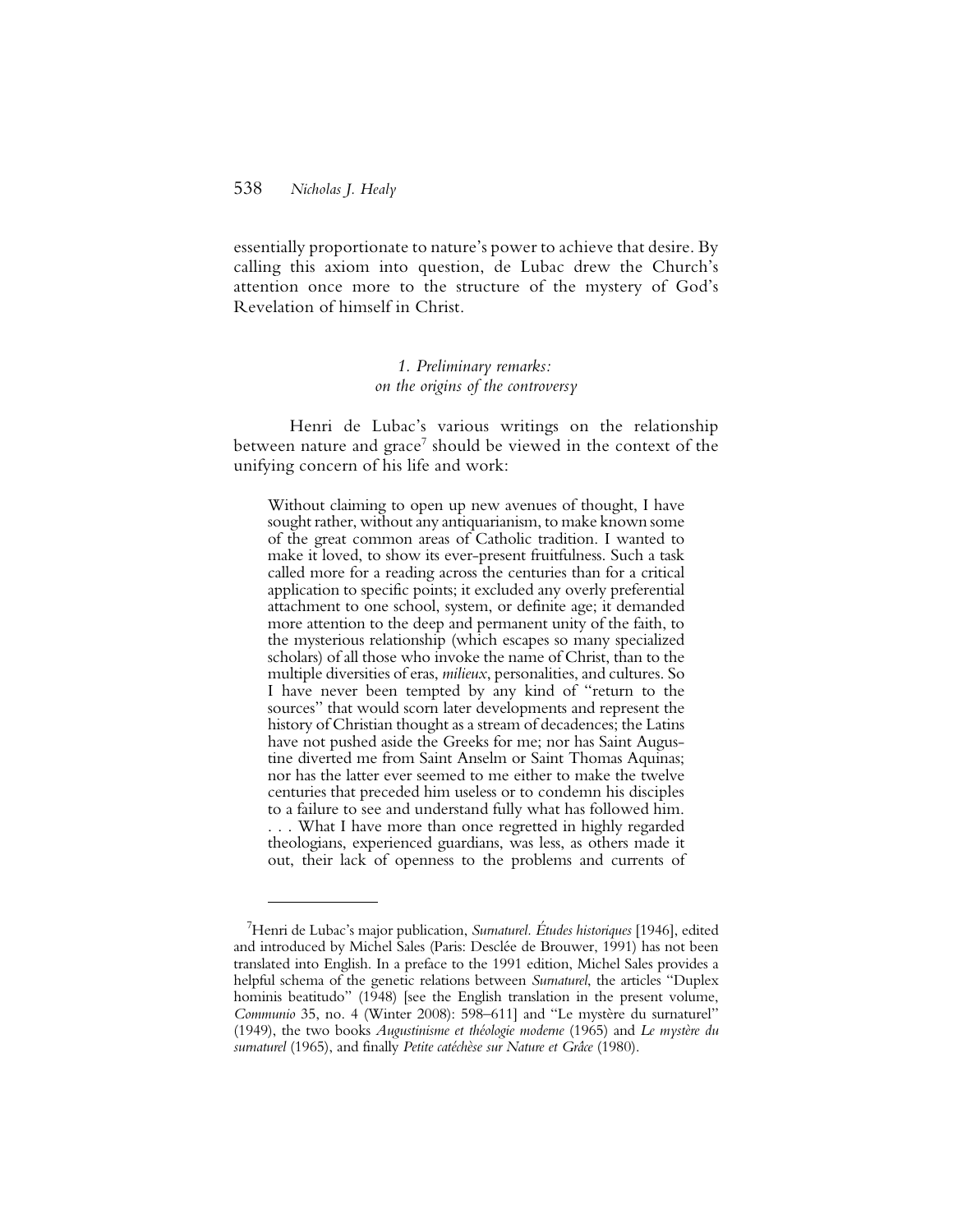contemporary thought than their lack of a truly traditional mind (the two things are, moreover, connected).8

De Lubac's recovery of the ancient and common teaching that human beings were created for communion with God in Jesus Christ, and that consequently there is a natural desire for the vision of God, both presupposed and confirmed "the permanent unity of faith" with regard to its teaching about man's last end. In the opening lines of his *Confessions*, Augustine offers an unsurpassable summary of this teaching: "*fecisti nos ad te et inquietum est cor nostrum donec requiescat in te*" (You have made us for yourself and our hearts are restless until they rest in you). In a different era, and using different language, Maximus the Confessor confirms this common teaching that human nature is made for communion with God in grace: "For what is more desirable to God's precious ones than to be divinized . . . . Hence the state that comes from contemplating God and enjoying the gladness it gives is rightly called pleasure, rapture, and joy. It is called pleasure because the term means *that for which we naturally strive* . . . . For God's precious ones are persuaded that in truth human nature is given no loftier goal."<sup>9</sup> In the high medieval period Thomas Aquinas bears witness to this unbroken tradition when he teaches that "the beatitude of any rational creature whatsoever consists in seeing God by his essence,"<sup>10</sup> and that "one has not attained to one's last end until the natural desire is at rest. Therefore the knowledge of any intelligible object is not enough for man's happiness, which is his last end, unless he know God also, which knowledge terminates his natural desire, as his last end. Therefore this very knowledge of God is man's last end."11 In our time, Pope John Paul II has confirmed this truth anew by situating

<sup>8</sup> de Lubac, *At the Service of the Church*, 143–45.

<sup>9</sup> Maximus the Confessor, *Ambiguum* 7. In *Ad Thalassium*, 60, Maximus uncovers the christological center of this natural striving for divinization: "The Logos . . . when he became man manifested the innermost depth of the Father's goodness while also displaying in himself the very goal for which his creatures manifestly received the beginning of their existence."

<sup>10</sup>*In IV Sent*, d. 49, q. 2, a. 7: "Beatitudo autem cujuslibet rationalis creaturae consistit in visione dei per essentiam."

 $11$ SCG III, c. 50.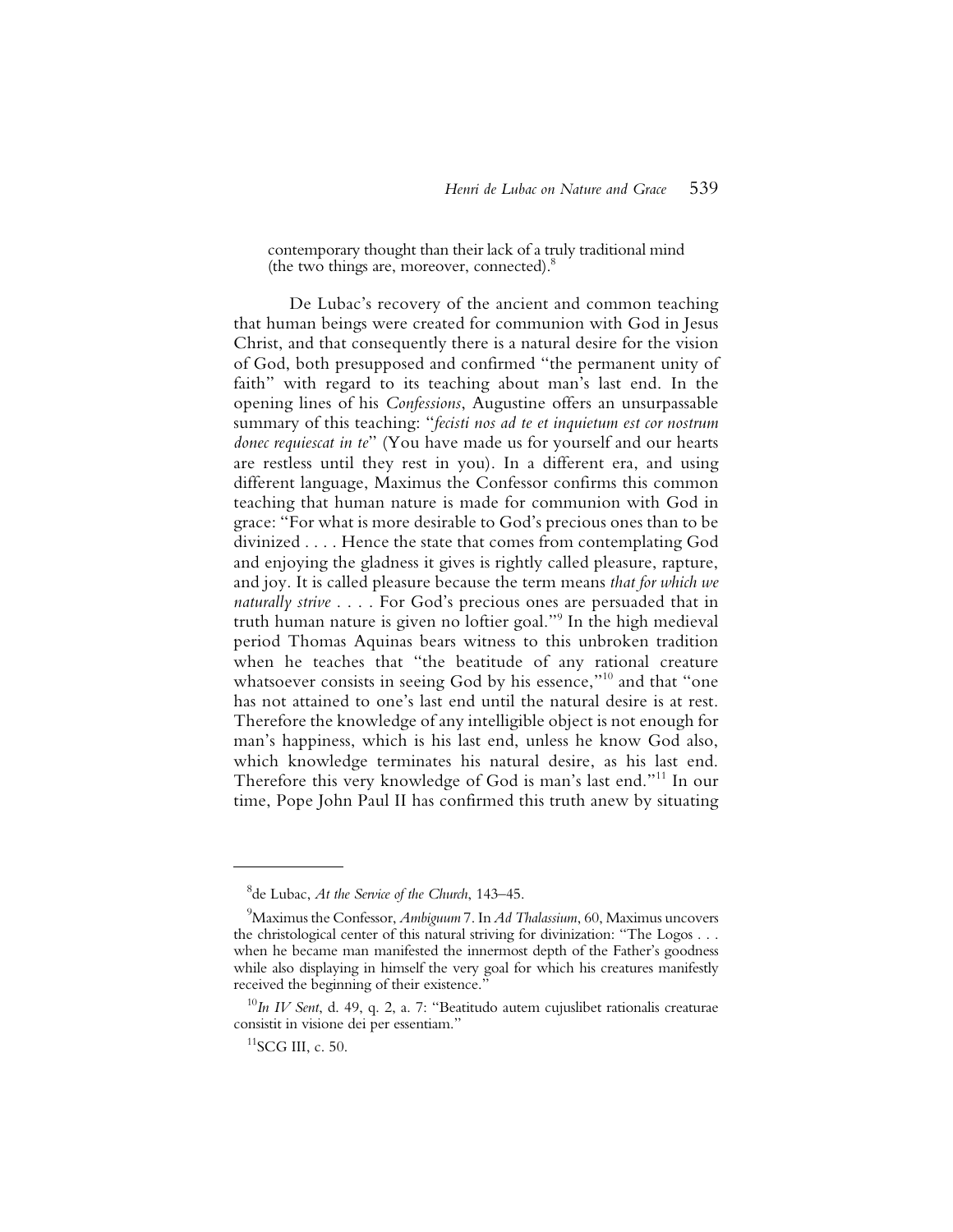the natural desire for supernatural beatitude at the core of the moral life:

For the young man [in Matthew 19], the question is not so much about rules to be followed, but about the full meaning of life. This is in fact the aspiration at the heart of every human decision and action, the quiet searching and interior prompting which sets freedom in motion. This question is ultimately an appeal to the absolute Good which attracts us and beckons us; it is the echo of a call from God who is the origin and goal of man's life. Precisely in this perspective the Second Vatican Council called for a renewal of moral theology, so that its teaching would display the lofty vocation which the faithful have received in Christ, the only response fully capable of satisfying the desire of the human heart. (*Veritatis splendor*, 7)<sup>12</sup>

It goes without saying that all of the authors cited above including de Lubac—recognize a "twofold gift" from God and thus an abiding distinction between nature and grace. "What we have received in order to be is one thing," observes Augustine, "what we received in order to be holy is another."13 In much the same vein, Henri de Lubac speaks of "the first gift of creation and the second, wholly distinct, wholly super-eminent gift—the ontological call to deification which will make of man, if he responds to it, a 'new creature.'"14 Human beings are by nature powerless to attain their ultimate end apart from God's gracious bestowal of a new gift of deifying grace. Reinhard Hütter offers a helpful summary of the distinction in unity that obtains between the gift of nature and the gift of grace:

the second gift is to be differentiated from the first gift in that (1) the second gift necessarily presupposes the first gift (not in the

<sup>12</sup>The same teaching is expressed in the *Catechism of the Catholic Church*, 27: "The desire for God is written in the human heart, because man is created by God and for God; and God never ceases to draw man to himself." "The Beatitudes respond to the natural desire for happiness. This desire is of divine origin: God has placed it in the human heart in order to draw man to the One who alone can fulfill it" (1718).

<sup>13</sup>Augustine, *De Trinitate*, V, 15. Cf., Letter 140, *Ad Honoratum*, ch. 4, n. 10, "we were indeed something before being sons of God, and we received the divine favor to become what we were not."

 $14$ MS, 76.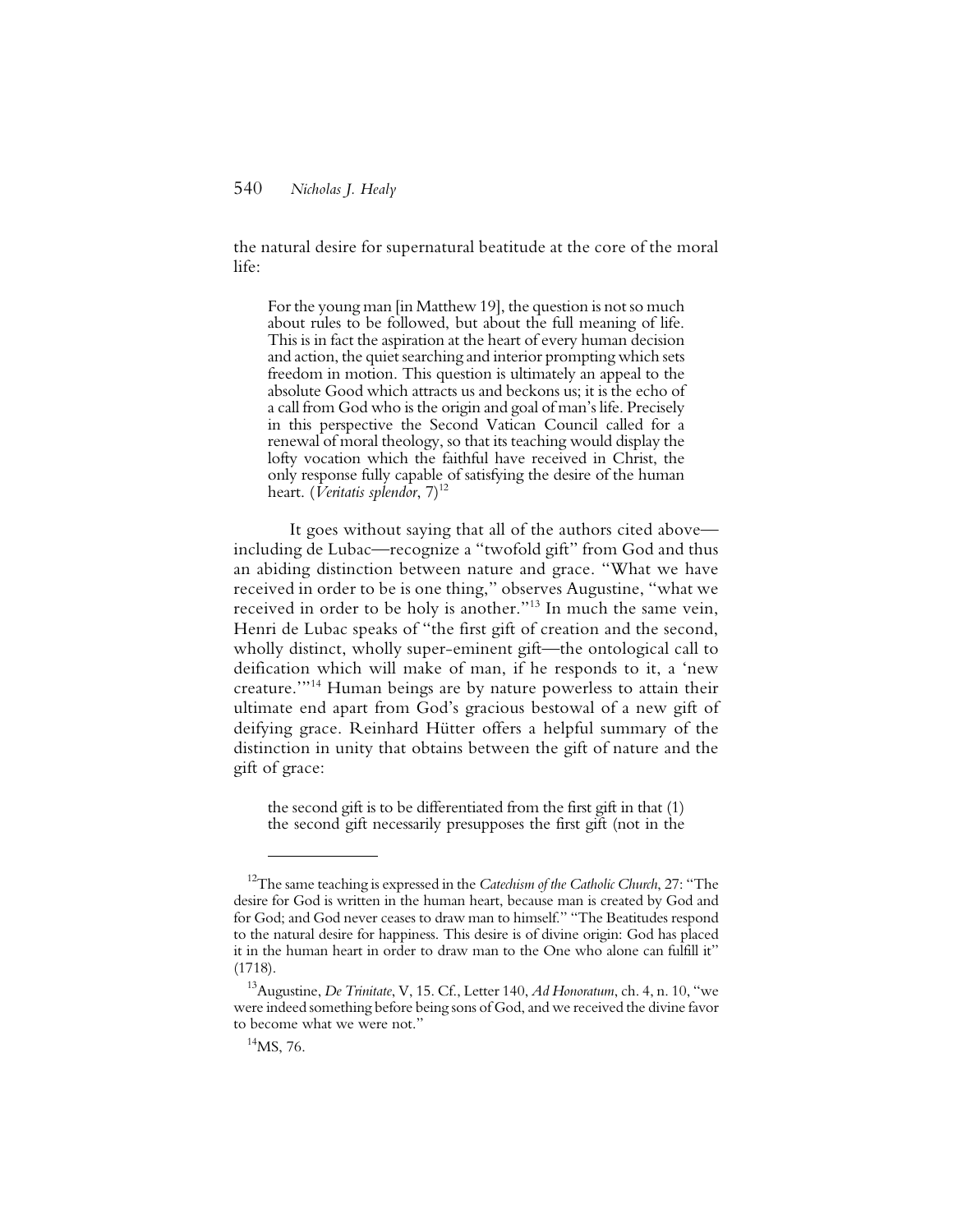chronological order, but in the logical as well as ontological orders) while the second gift is not necessarily entailed by the first; (2) the second gift brings the first gift, in the case of the human being, to a gratuitous, ultimate supernatural perfection and fulfillment.<sup>15</sup>

On these two points, there is basic agreement between de Lubac and his Neo-Thomist critics. The question that continues to be disputed concerns the relationship between these two gifts in the concrete order—more technically, the debate concerns the status of what Thomas Aquinas calls the "natural desire for the vision of God."16 According to the interpretation of de Lubac, in the existing providential order, God has created human beings with a natural desire for a beatitude that as a matter of fact can only be attained through the "second gift" of deifying grace. The desire for beatitude that God has inscribed in nature is a sign that the first gift *is made for* the second gift. By the same token, the natural desire for the vision of God ensures that the grace bestowed in and through Jesus Christ represents a surpassing but genuine *fulfillment* of human nature. For de Lubac the paradox and nobility of human existence is seen in human nature's having been created for an ultimate end that is radically beyond human nature. In the words of Aquinas, "even though by his nature man is inclined (*inclinetur*) to his ultimate end, he cannot reach it by nature but only by grace, and this owing to the loftiness of that end."17 Thus "beatific vision and knowledge are to some extent above the nature of the rational soul, inasmuch as it cannot reach them of its own strength; but in another way they are in accordance with its nature, inasmuch as it is capable of them by nature, having been made to the likeness of God."18 Created in the image of

<sup>15</sup>Hütter, "*Desiderium Naturale*," 103.

<sup>&</sup>lt;sup>16</sup>References to the "desiderium naturale visionis dei" abound in Thomas's writings. Of particular importance are the texts where Thomas introduces the natural desire in the context of an argument which establishes that man can see the essence of God. Cf. ST I, q. 12, a. 1; I-II, q. 3, a. 8; SCG III, c. 25, c. 48–54; *Comp. theol*., I, c. 104. In reading these texts, it is helpful to recall that the gratuity of the supernatural was not a disputed question for thirteenth-century theologians. The relevant issue was whether or not it was *possible* for created intellects to see the essence of God.

<sup>17</sup>*In Boethius de Trinitate*, q. 6, a. 4 ad 5.

 ${}^{18}ST$  III, q. 9, a. 2 ad 3.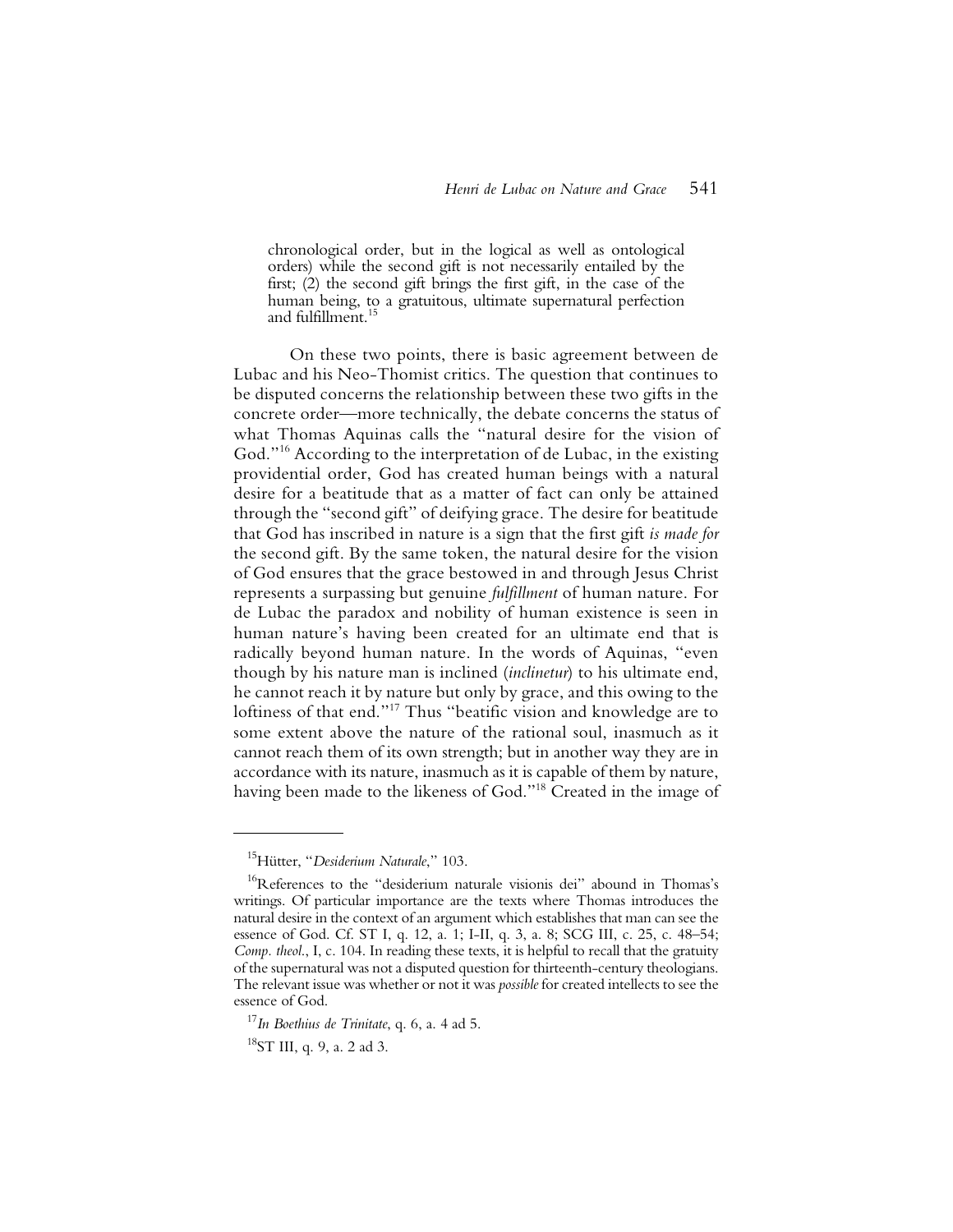God, human beings are by nature *capax Dei*; this capacity is not yet grace, but defines our nature itself as a non-anticipating readiness for God's gracious and unmerited self-communication in Christ.

Beginning with Denys the Carthusian (d. 1471) the idea that human nature desires an ultimate end that is beyond human nature's innate ability to obtain came into conflict with an axiom (derived from a certain reading of Aristotle) that "natural desire cannot extend beyond natural capacity."19 This axiom was the key premise in Denys's argument against the teaching of Thomas Aquinas that human beings have a natural desire for the vision of God. Some forty years later, the Dominican theologian Cajetan (1469-1534) accepted the same premise that Denys had articulated, but instead of arguing against Aquinas, he offered a novel interpretation of the latter's teaching on the natural desire. When St. Thomas writes that there is a natural desire to see God, Cajetan reasons, he is speaking as a theologian who presupposes the effects of grace on nature. In other words, accepting the principle that "*naturale desiderium non se extendit ultra naturae facultatem*"20 (natural desire does not extend beyond the capacity of nature), Cajetan is forced to reinterpret Thomas's oft repeated assertion that there is a natural desire for the vision of God to be true only insofar as grace has elevated the desire and finality of nature.

<sup>19</sup>Denys, *De puritate et felicitate animae*, a. 56, *Opera omnia*, vol. 40, 431b; cited in Feingold, *Natural Desire*, 167.

<sup>20</sup>Cajetan, *In Iam*, q. 12, a. 1, n. 10. Regarding the presence of this axiom in Aquinas, de Lubac writes: "St. Thomas, it should be noticed, was well aware of the principle which, starting with Cajetan, was to enjoy a brilliant career in modern scholasticism. In certain sections it even happened that he made use of it; he did so to establish the necessity of the infused virtue of charity, which causes us to love God as he should be loved. In other words, he knew perfectly well that our 'natural desire' by itself is by no means efficacious, and that in no way is it enough to lead us to our end . . . he had recourse to it again—fundamentally in the same sense—in the case of an objective desire, due to love of friendship [*In III Sent*. d. 27, q. 2, a. 2]. But he did not turn it into a universal principle. He refused to apply it mechanically to the case of the created spirit in relation with its last end. If it was quoted to him in this context, he rejected the deceptive analogy as unworthy: 'Irrational creatures are not ordered to an end higher than is proportionate to their own natural ability. And so there is no comparison' [*ST* I-II, q. 91, a. 4 ad 3]" (*Augustinianism and Modern Theology* [hereafter AMT] [New York: Crossroad Publishing, 2000], 171–72).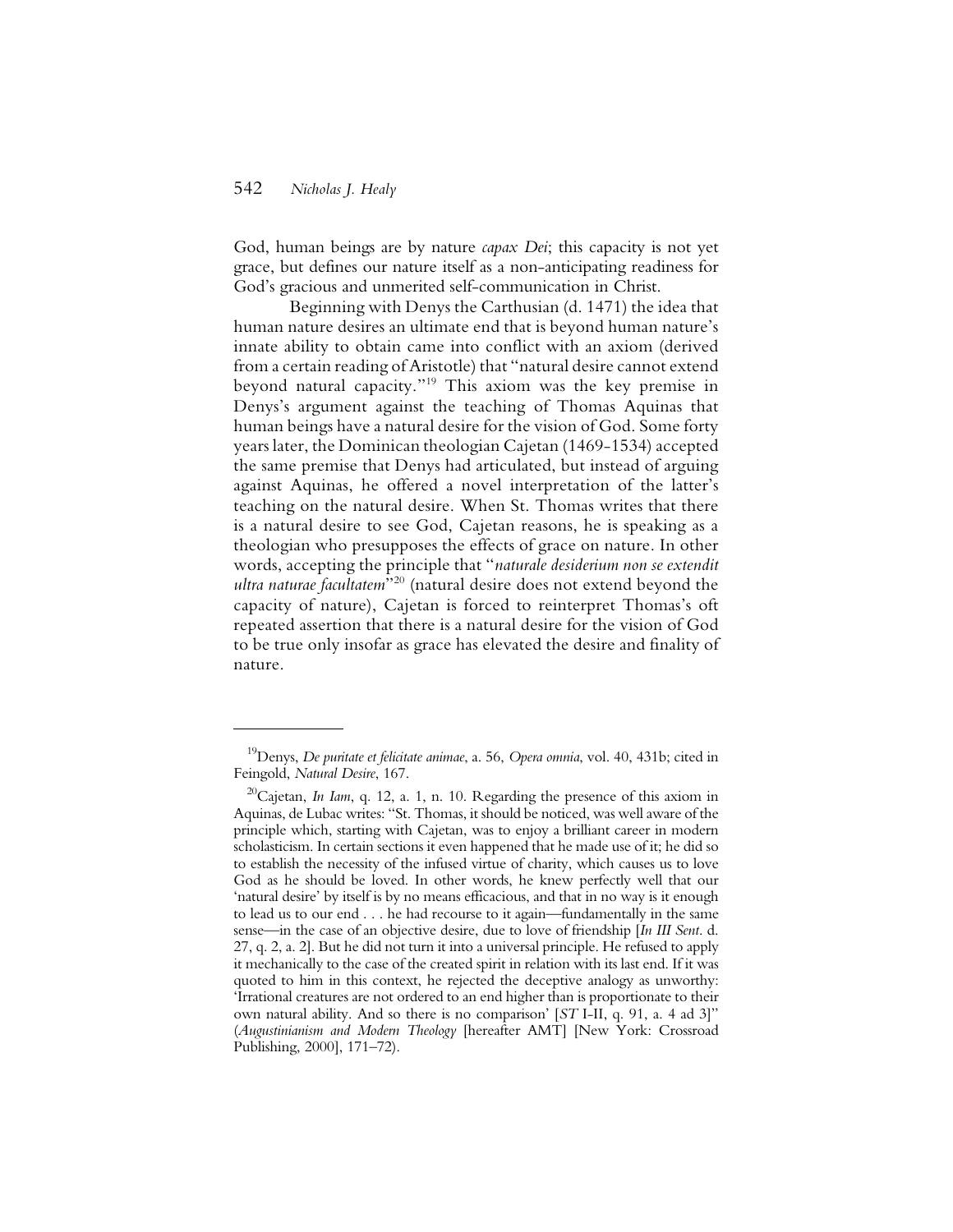Robert Spaemann summarizes the development that followed in the wake of Cajetan's acceptance of the axiom that the desire of human nature must be proportionate to nature:

All of the Thomists of the sixteenth century cite Aristotle in this context: "If nature had given the heavenly bodies the inclination to linear motion, she would also have given them the means for it." [*De Caelo*, II, 290a] . . . the thought of a "*desiderium naturale*," which points *in nature beyond* nature, would, according to the theologians of the sixteenth century, make salvation a right, and grace would cease to be a gift. The consequence of this was that one superimposed a hypothetical purely natural destiny of man, a "*finis naturalis*," onto the actual destiny given in salvation history; and thus the fateful construction of a *"natura pura"* came into being. God, so the theory goes, could have created man also "*in puris naturalibus.*" The destiny of salvation is purely accidental in relation to human nature. The ordering of nature to this destiny consists solely in the so-called "*potentia oboedientialis*," a passive capacity to be taken up into this new destiny by divine omnipotence. . . . The system of "*natura pura*" then became dominant in the disputation with Baius in Catholic theology. For the sake of the gratuity of grace, the theologians made the autonomy of nature a postulate, in relation to which grace has the character of a "*superadditum*."21

There are two aspects to Spaemann's analysis that illuminate the ongoing controversy surrounding de Lubac's writings on nature and grace. The first point concerns the new understanding of nature that emerged in the fifteenth and sixteenth centuries as a result of an over-extension of the principle that the final end of nature must be proportionate to nature. Applied to the question of man's ultimate end, this new understanding of nature was at odds with the teaching of both Augustine and Aquinas, for whom the desire of human nature for an ultimate end beyond nature was a sign of God's liberality<sup>22</sup> and the nobility of intellectual natures. "The nature that can attain perfect good," Thomas writes, "although it needs help from

<sup>21</sup>Robert Spaemann, *Philosophische Essays* (Stuttgart: Reclam, 1983), 26–27.

<sup>&</sup>lt;sup>22</sup>Cf. *De Veritate*, q. 14, a. 10 ad 2: "In the very beginning of creation, human nature was ordained to beatitude, not as to an end proper to man by reason of his nature, but given him solely by divine liberality. Therefore, there is no need for the principles of nature to have sufficient power to achieve that end without the aid of special gifts with which God in His generosity supplements them."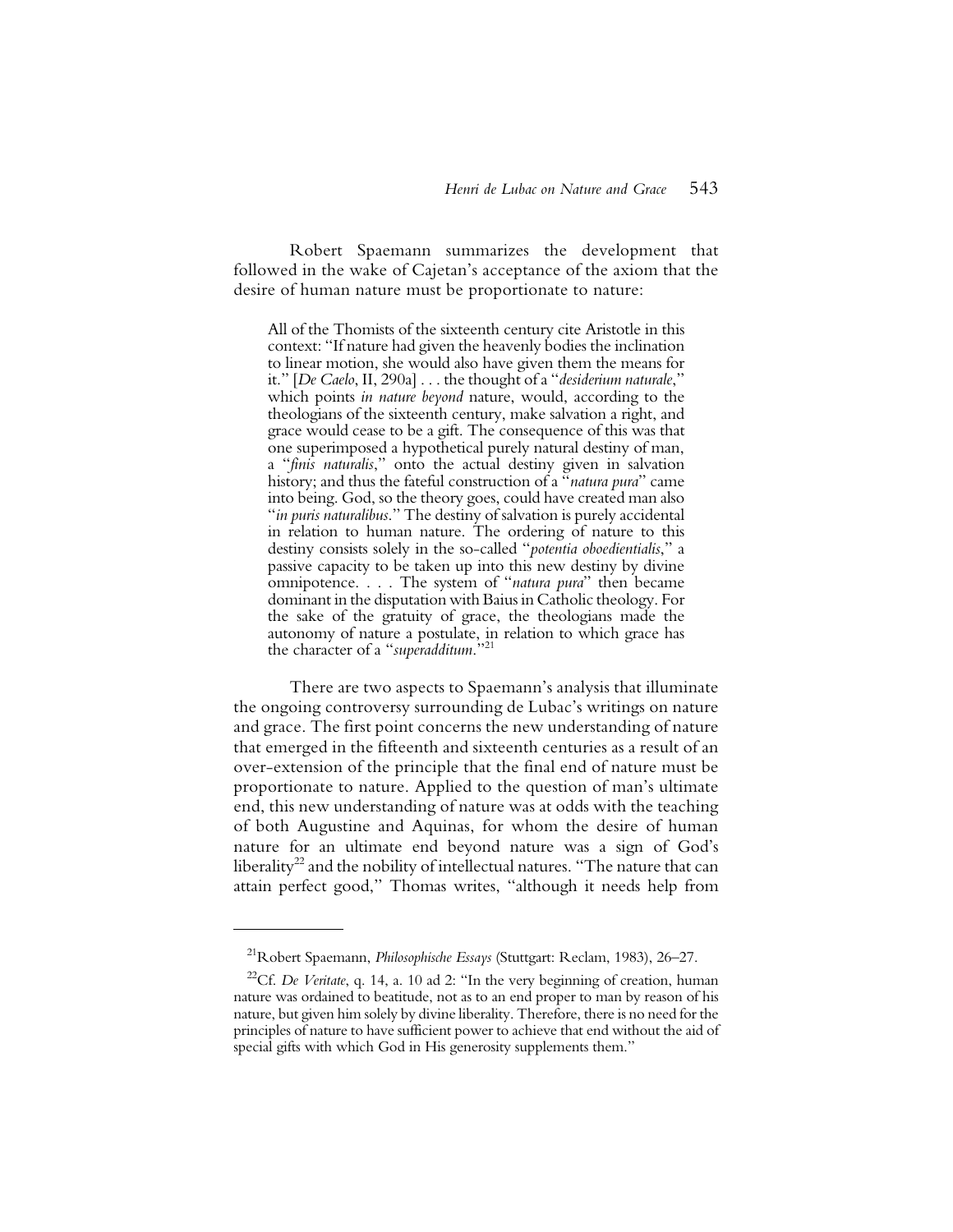without in order to attain it, is of more noble condition than a nature which cannot attain perfect good, but attains some imperfect good, although it need no help from without in order to attain it." $^{23}$ 

The second point that Spaemann makes is that the idea of a strict proportionality between nature and its final end had profound implications for the gratuity of grace. Obviously, if nature can attain its final end by virtue of its own abilities, then the supposition that the final end of nature is supernatural beatitude would mean that grace is no longer a free gift. Nature would have a claim on grace. Given the dilemma that follows from this premise, it is understandable that scholastic theologians began to appeal to a hypothetical order of "pure nature" to safeguard the absolute gratuity of the supernatural. Within a hypothetical realm of "pure nature," the final end of human nature would be a natural beatitude proportionate to nature's abilities.

Now, it is important to note that this hypothetical order of "pure nature" can fulfill its role of safeguarding the gratuity of the supernatural only if the essential character of human nature entails a constitutive ordination to a *purely natural (final) end*. 24 In other words, for proponents of "pure nature," when we turn from the hypothetical realm to the existing providential order in which human beings are destined for supernatural beatitude, the innate *natural desire* and the *natural beatitude* it aspires to are strictly identical to what would obtain in the hypothetical realm of "pure nature." The only difference is that in the existing providential order human beings are in fact offered a supernatural beatitude that infinitely exceeds natural beatitude.

De Lubac acknowledges the service that the idea of "pure nature" rendered to Catholic theology, especially in the wake of the errors of Baius and Jansenius. At the same time, relying on the idea

 $^{23}$ ST I-II, q. 5, a. 5 ad 2. Spaemann calls attention to another passage where Thomas draws support from Aristotle to justify this paradox of nature needing help from without to attain its final end: "That which we are able to do only with divine assistance is not absolutely impossible for us according to the philosopher's observation in the *Nichomachean Ethics*: that which we are able to do through friends we can in a certain way do on our own" (ST I-II, q. 109, a. 4 ad 2).

<sup>&</sup>lt;sup>24</sup>Feingold, *Natural Desire*, 621: "It is true that the assertion of the possibility of a state of pure nature only serves to defend the gratuitousness of grace if one assumes that a given intellectual nature—human or angelic—is the same, whether or not it has been ordered to a supernatural end."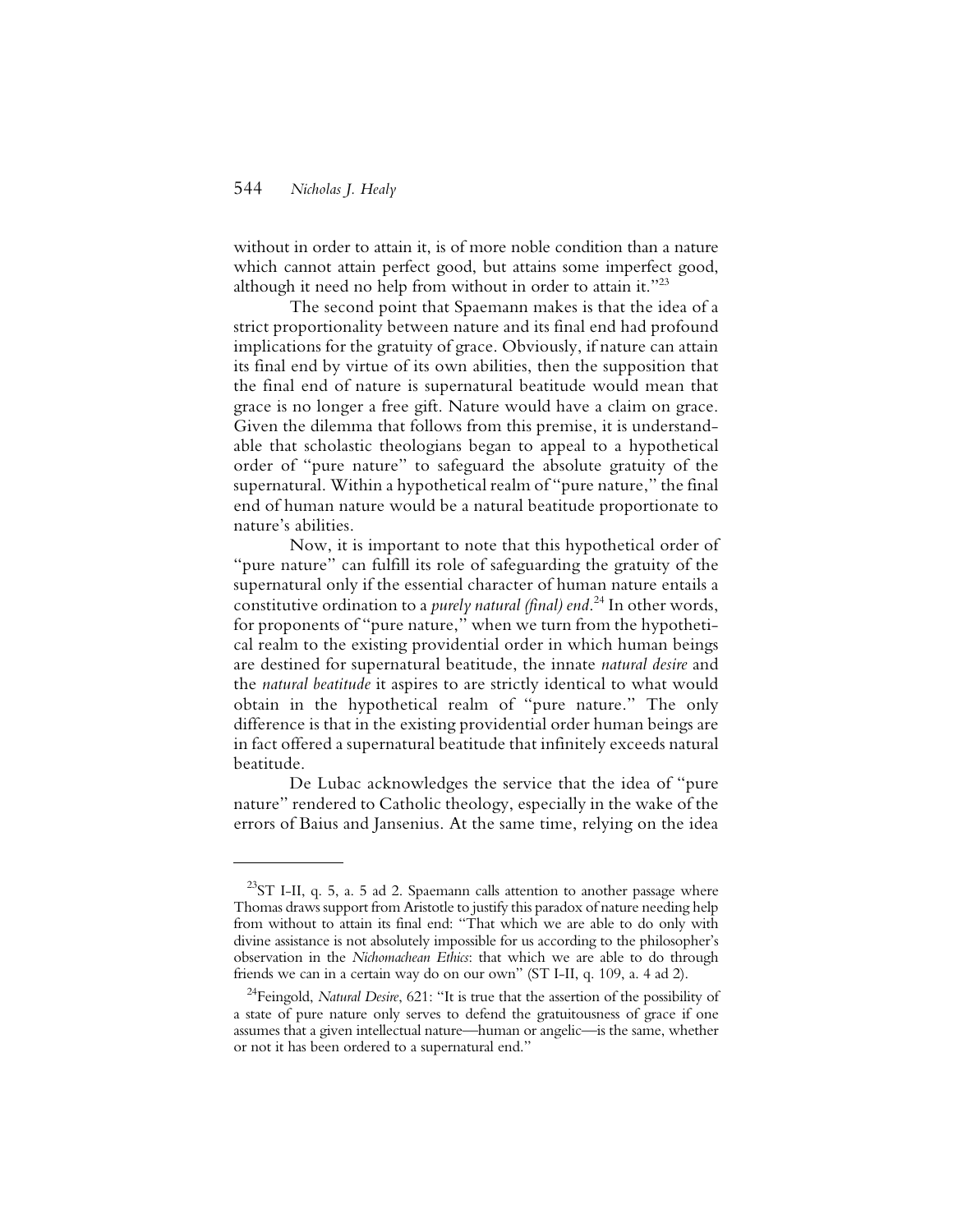of "pure nature" to safeguard the gratuity of grace carried in its wake a number of unintended and unfortunate consequences. According to de Lubac, the system of "pure nature" prepared the soil for contemporary secularism insofar as it precluded the idea that the mystery of Jesus Christ reveals the original purpose and meaning of creation itself—reveals, we might say, the nature of nature. In order to see how this is so, it is helpful to consider a typical example of the theology of "pure nature" that prevailed in the early part of the twentieth century. In an article on "Heaven" written for the *Catholic Encyclopedia* that was published between 1907 and 1914, Joseph Hontheim offers the following account of the "supernatural" character of beatitude:

it is clear that there is a twofold beatitude: the natural and the supernatural. As we have seen, man is by nature entitled to beatitude, provided he does not forfeit it by his own fault. We have also seen that beatitude is eternal and that it consists in the possession of God, for creatures cannot truly satisfy man. Again, as we have shown, the soul is to possess God by knowledge and love. But the knowledge to which man is entitled by nature is not an immediate vision, but an analogous perception of God in the mirror of creation, still a very perfect knowledge which really satisfies the heart. Hence the beatitude to which alone we have a natural claim consists in that perfect analogous knowledge and in the love corresponding to that knowledge. This natural beatitude is the lowest kind of felicity which God, in His goodness and wisdom, can grant to sinless man. But, instead of an analogous knowledge of His Essence He may grant to the blessed a direct intuition which includes all the excellence of natural beatitude and surpasses it beyond measure. It is this higher kind of beatitude that it has pleased God to grant us. And by granting it He not merely satisfies our natural desire for happiness but He satisfies it in superabundance.<sup>25</sup>

<sup>25</sup>J. Hontheim, "Heaven," *The Catholic Encyclopedia*, vol. 7 (New York: Robert Appleton Company, 1910). In AMT, 145–213 and MS, 37–52, de Lubac has gathered an abundance of similar texts regarding the perfection of "natural beatitude" and the possibility of a "natural possession of God." For example, Victor Cathrein, "De naturali hominis beatitudine," *Gregorianum* 11 (1930): 402 [cited in de Lubac, "*Duplex hominis beatitudo*," 600, fn. 5] writes: "That blessedness which is the ultimate end of the state of pure nature must perfectly satisfy the natural appetite of man, otherwise it is not the ultimate end of nature." Although more carefully qualified, Steven Long's account of "natural beatitude" in his article "On the Possibility of a Purely Natural End for Man," *The Thomist* 64 (2000): 211–37,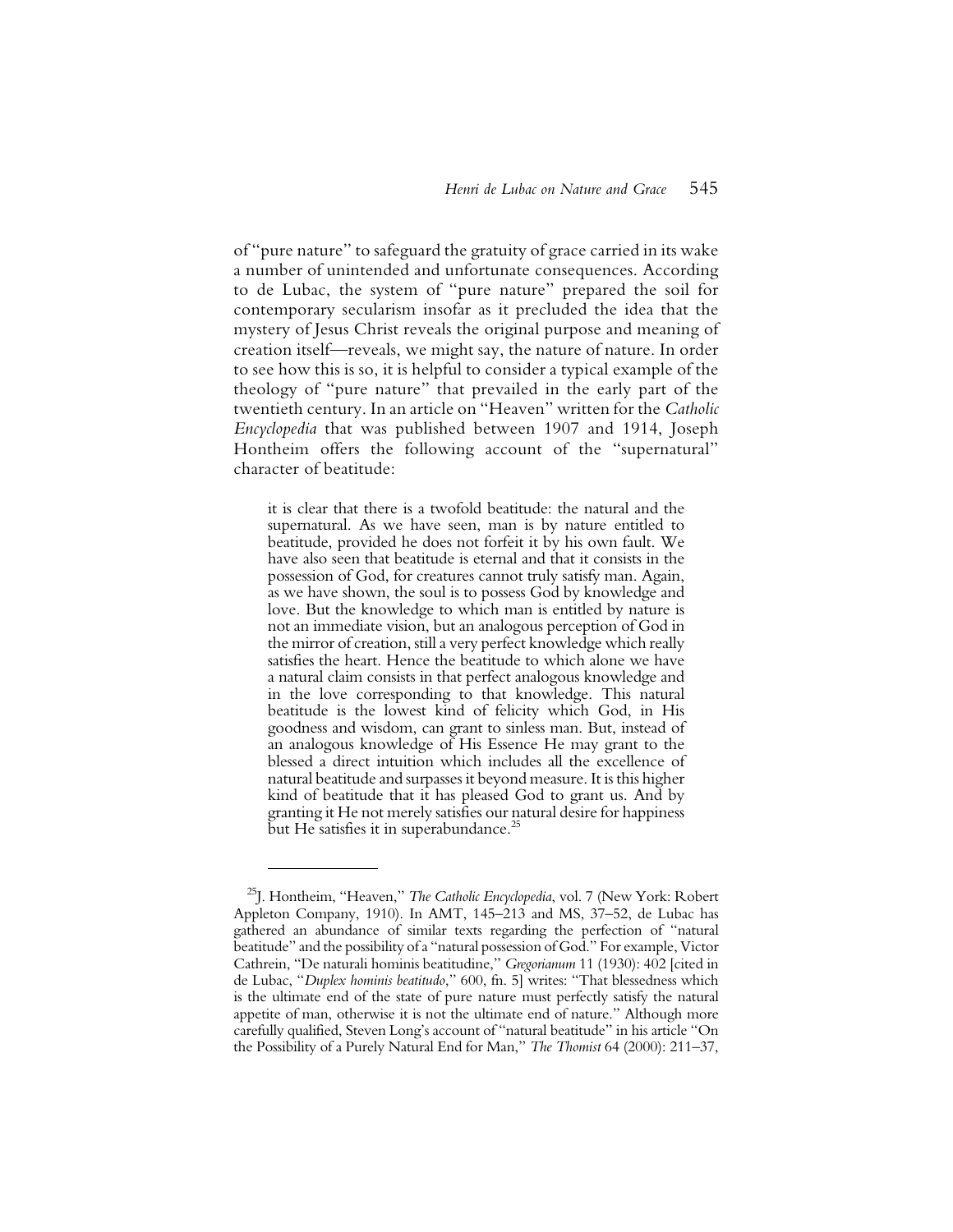It is not unfair to ask the author of this passage the following question: If human beings can attain (are, in fact, "entitled" to attain), without the gift of grace, a natural "possession of God" which "really satisfies the heart," why should anyone bother with a more excellent beatitude? The most obvious problem with the system of "pure nature" typified in the passage above is that it severs all real links between the desire of the human heart and the Christian mystery. But it is equally important to note that the system of "pure nature" also undermines the deepest truth of nature itself—the truth that nature is created *ex nihilo*, and that it bears within itself and expresses the liberality and generosity of the Creator.<sup>26</sup>

at 233, approximates the passage cited above from the *Catholic Encyclopedia*. Long writes: "natural beatitude does not satisfy the desire for beatitude of which man is naturally capable with divine aid; yet this capability, while rooted partially in human nature, is only actually realizable under the causality of grace, such that man himself would be positively ignorant of this capability as such in the absence of supernatural revelation. Ergo: natural felicity or imperfect beatitude would indeed constitute true ends within a different economy of providence, proportionately perfecting those aspects of the human person whose perfection is naturally knowable (in precision from grace), and which are due to nature." Responding to one author who quotes Augustine in support of the modern idea of a "natural beatitude" that "quells the appetite," de Lubac wryly comments: "When St. Augustine uttered his famous declaration 'You have made us for yourself, O God . . .,' he never anticipated that one day in the twentieth century this would be taken in a purely natural sense. When St. Thomas Aquinas said 'Grace perfects nature,' he did not foresee that what he said about the completion or perfecting of nature would be retained, while the grace which effects that completion would be left aside" (MS, 38).

<sup>&</sup>lt;sup>26</sup>Cf. Kenneth Schmitz, *The Gift: Creation* (Milwaukee: Marquette University Press, 1982). In a reflection on the immortality of the human soul in *Eschatology: Death and Eternal Life* (Washington: The Catholic University of America Press, 1988),154–55, Joseph Ratzinger shows how Thomas's "theology of creation" entails a "complete transformation of Aristotelianism." Ratzinger writes: "Being referred to God, to truth himself, is not, for man, some optional pleasurable diversion for the intellect. . . relationship to God can be seen to express the core of his very essence . . . it constitutes what is deepest in man's being. . . [this relation] is not a product of human achievement. It is given to man; man depends for it on Another. But it is given to man to be his very own possession. That is what is meant by creation, and what Thomas means when he says that immortality belongs to man by nature. The constant background here is Thomas' theology of creation: nature is only possible by virtue of a communication of the Creator's, yet such communication both establishes the creature in its own right and makes it a genuine participator in the being of the One communicated."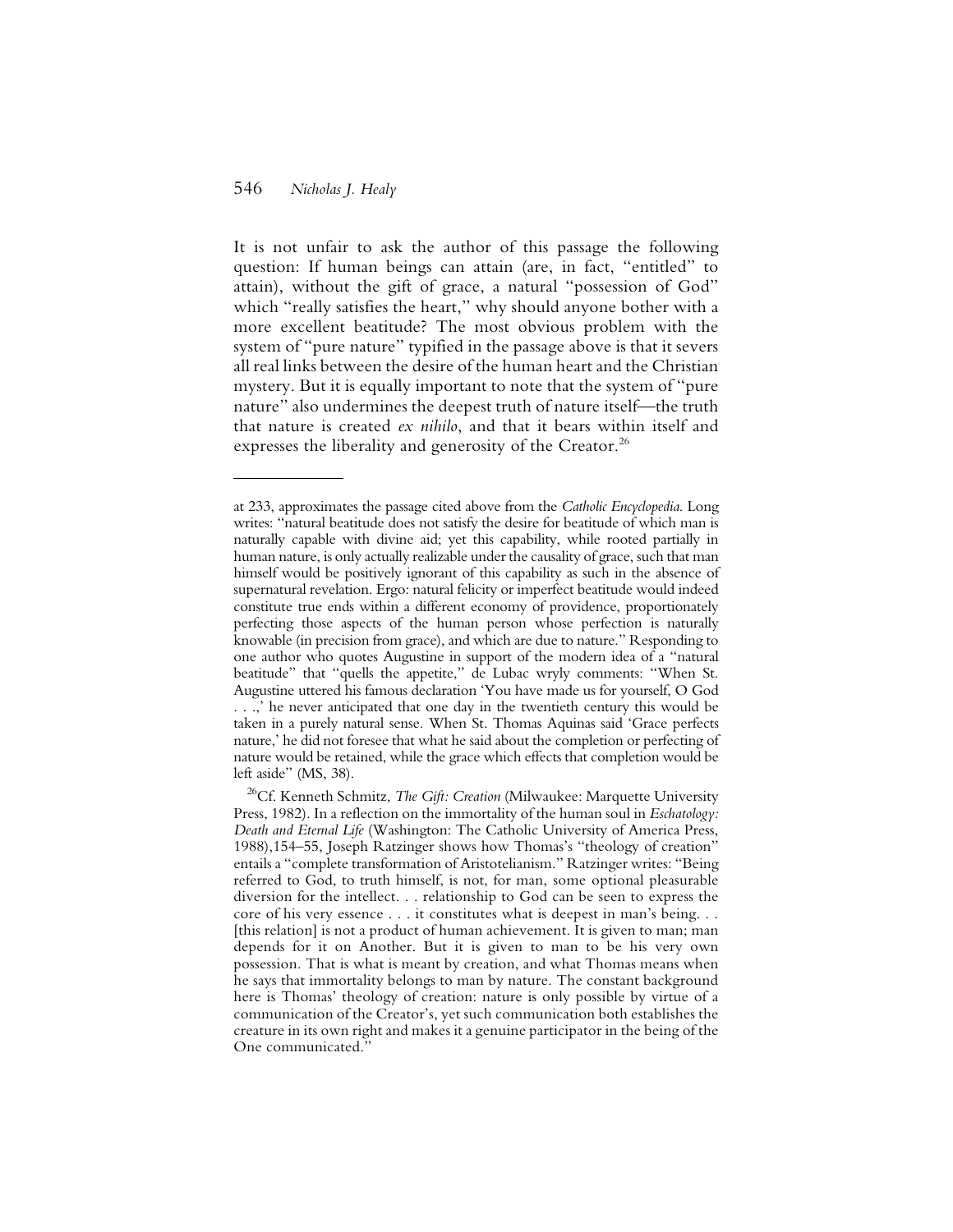Proponents of "pure nature" tend to ignore the implications of Aquinas's teaching that nature's capacity to be an inner principle of motion and rest itself depends upon God's bestowal of *esse*, which, as Thomas says, "actualizes all things . . . even forms."27 The natural desire to see God is interwoven with our innate capacity to attain *esse* (in this life by a process of metaphysical *separatio*). But just as created essence has no prior claim to God's bestowal of *esse*—since it does not exist prior to that bestowal—the natural desire to see God, which is rooted in and expresses our essence as intellectual creatures, does not constitute a "demand" or an "anticipation" of grace. On the contrary, it is a receptive readiness rooted in the fact of having already been given the gift of *esse* absolutely gratis.

De Lubac cites approvingly the words of Marie-Joseph Le Guillou, which in turn are inspired by Aquinas: "Respect for natural values in their own structure is the best measure of our respect for the supernatural in its absolute originality."28 For de Lubac the best way to respect the integrity of nature in its own structure as well as the absolute originality of grace is to deepen the logic of gift that informs both creation and redemption in their distinction and unity. There is no need to foreshorten or water down the profound teaching of Augustine and Aquinas on the natural desire for beatific vision. What is desired by nature is precisely beyond the reach of what nature can attain by its own powers. In other words, the deepest desire of nature is precisely the renunciation of anything like a claim or a demand in the first place; it is a holding-oneself-inreadiness so that God may be God. De Lubac's point is simply that God creates intellectual nature with this innate readiness so that he may elevate it graciously to the elect vessel of his self-communication in Christ.

At a certain point in the *Summa*, Thomas considers the following objection:

It would seem that man can attain beatitude by his natural powers. For nature does not fail in necessary things. But nothing is so necessary to man as that by which he attains the last end.

 $^{27}ST$  I, q. 4, a. 1 ad 3.

<sup>28</sup>M.-J. Le Guillou, "Surnaturel," *Revue des sciences philosophiques et théologiques* (1950): 226–43, at 238; cited in MS, 23.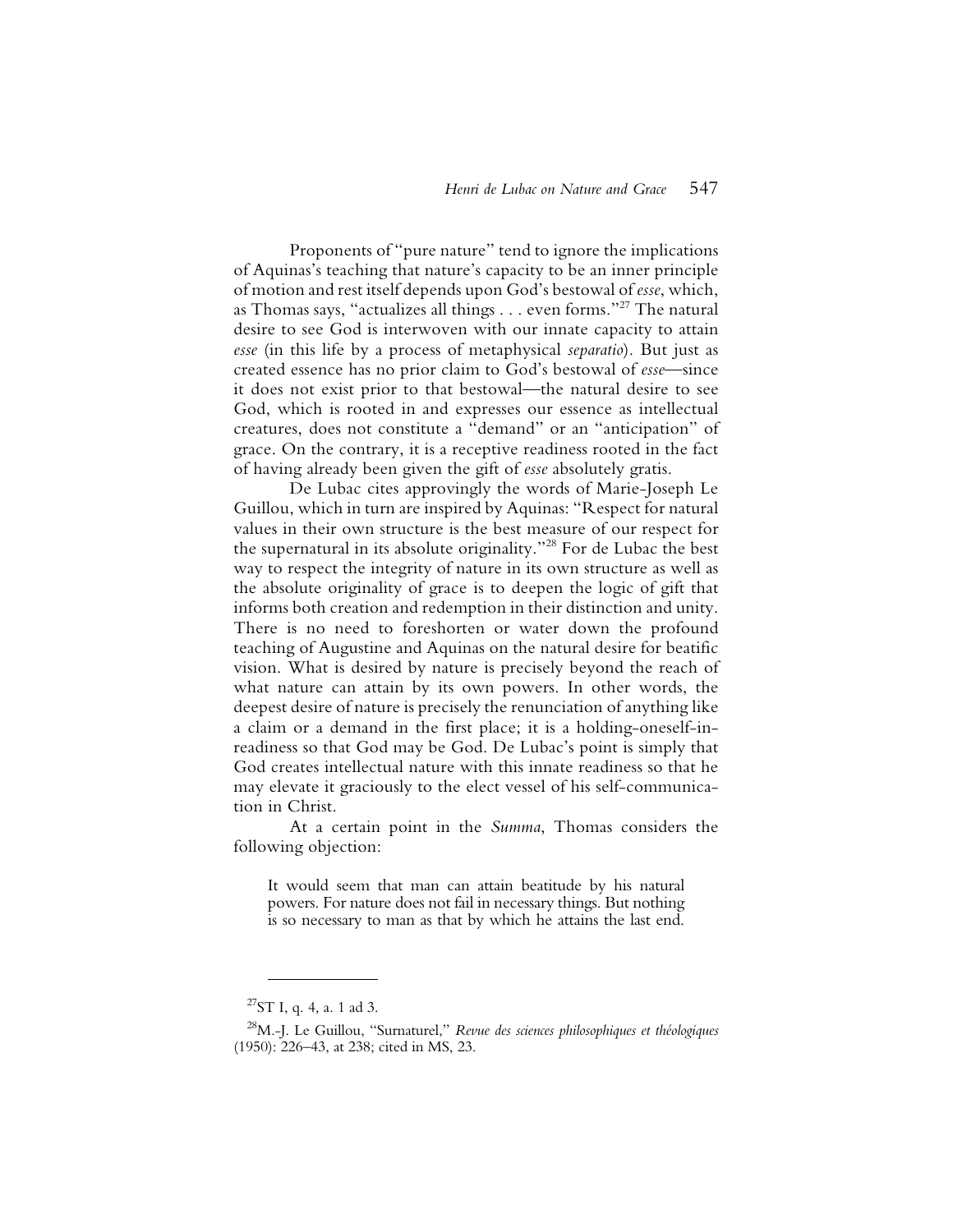Therefore this is not lacking to human nature. Therefore man can attain beatitude by his natural powers.

Aquinas's response is instructive:

Neither did [nature] fail man in things necessary, although it gave him not the wherewithal to attain beatitude, since this it could not do. But it did give him free will, with which he can turn to God, that He may make him beatified. "For what we do by means of our friends, is done, in a sense, by ourselves" [*Ethic*., vi,  $13$ ].<sup>29</sup>

"When the end is beyond the capacity of the agent striving to attain it," Aquinas argues, "it is looked for from another's bestowing."30 Interpreting this insight of Aquinas in light of what we just said about receptivity, we might say that our natural desire for God entails a renunciation both of self-sufficiency and of demand. Or, put positively, it is a yearning to have happiness only in the context of a friendship that is gratuitous. It goes without saying that it is only in retrospect—from the point of view of grace given—that we can know that God's love in Christ is the superabundant fulfillment of this secret wish of the human heart. Blessed ignorance: To want a gratuitous friendship is also to want to be surprised, and so to refuse to know in advance the actual shape of that gratuity, should it actually occur.

#### *2. Is there a supernatural finality imprinted on our nature, prior to grace?*

In order to clarify the disputed question it is helpful to revisit a passage (part of which was cited above) from Reinhard Hütter on the "twofold gift" of nature and grace:

For Aquinas, as for all Christian theology, everything that is, is God's gift (*creatio ex nihilo*). However, there is—in the present order of providence as coinciding with the economy of salvation—a second gift. Because God is the giver of both gifts and because the second (sanctifying grace) has to come by way of

 $^{29}$ ST I-II, q. 5, a 5 ad 1.

 $30$ ST I, q. 62, a. 4: "quando finis excedit virtutem operantis propter finem, unde expectatur finis ex dono alteriu."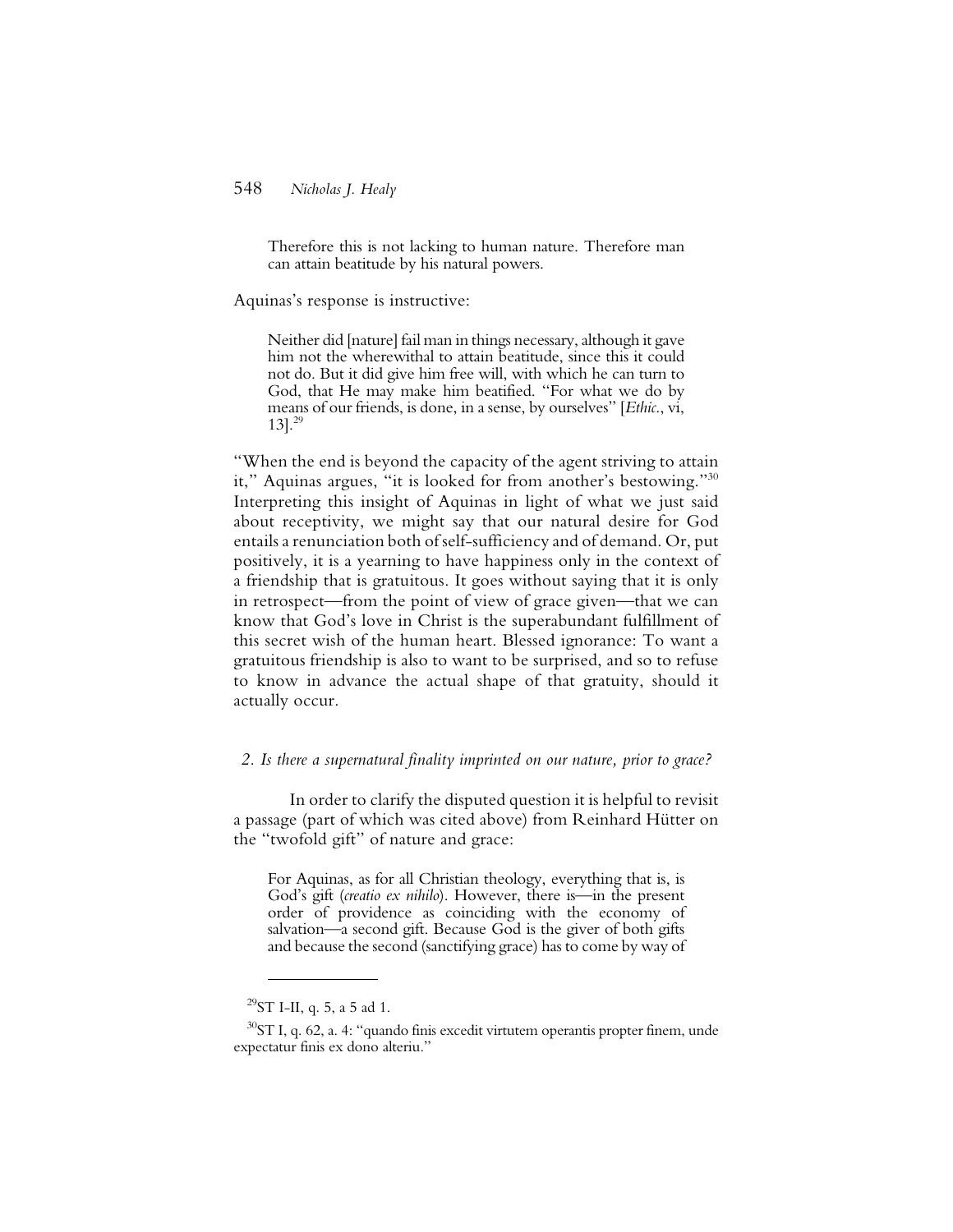the first (being), there indeed cannot obtain an essential heterogeneity between them in respect of their origin. At the same time, however, what we might arguably call the *donum primum* and the *donum ultimum* do not simply represent two aspects of the selfsame gift. . . . the second gift is to be differentiated from the first gift in that (1) the second gift necessarily presupposes the first gift (not in the chronological order, but in the logical as well as ontological orders) while the second gift is not necessarily entailed by the first; (2) the second gift brings the first gift, in the case of the human being, to a gratuitous, ultimate supernatural perfection and fulfillment; (3) the second gift discloses in the case of the rational creature—by initially ordering the first gift, created human nature, to the supernatural end and secondly perfecting it—the intrinsic ontological openness of the first for the second gift as well as the former's surpassing fittingness for such a supernatural perfection; and (4) the second gift is all of this without canceling out the connatural, proportionate end that comes with the prior gift, created human nature.<sup>31</sup>

As suggested earlier, de Lubac agrees wholeheartedly with Hütter's first and second theses. And, although this remains to be shown, I think that de Lubac also agrees with Hütter's fourth thesis in a qualified sense. The key question concerns the third thesis which claims that the gift of grace "initially order[s] the first gift, created human nature, to the supernatural end." Leaving to one side an ambiguity latent in the term *orders*, 32 Hütter's third thesis suggests

<sup>31</sup>Hütter, "*Desiderium Naturale*," 102–03.

<sup>&</sup>lt;sup>32</sup>De Lubac explains: "though the being who desires to see God is certainly 'capable of this blessed cognition' [ST III, q. 9, a. 2], it does not follow that his nature is of itself 'efficacious to seeing God.' The desire itself is by no means a 'perfect appetite.' It does not constitute as yet even the slightest positive 'ordering' to the supernatural. Again, it is sanctifying grace, with its train of theological virtues, which must order the subject to his last end; at least, it alone can order him 'sufficiently' or 'perfectly,' or 'directly.' This grace is a certain 'form,' a certain 'supernatural perfection' which must be 'added over and above human nature' in order that man 'may be ordered appropriately to his end' [SCG III, c. 150] . . . disposition, proportion, 'sufficient' inclination, 'immediate' ordering, or ordering 'in due fashion,' inchoativeness, raising up . . .: all these words, unlike 'receptive potency' [*potentia receptiva*], 'capacity' [*capacitas*], 'ability' [*habilitas*], or 'aptitude' [*aptitudo*], are generally used to designate a kind of reality which belongs not to the order or finality of nature, but in varying degrees, at varying stages, and from varying perspectives, to the supernatural order: the order of grace, free will and merit, the order of the theological virtues, and finally, the order of glory and of vision" (MS, 85–88).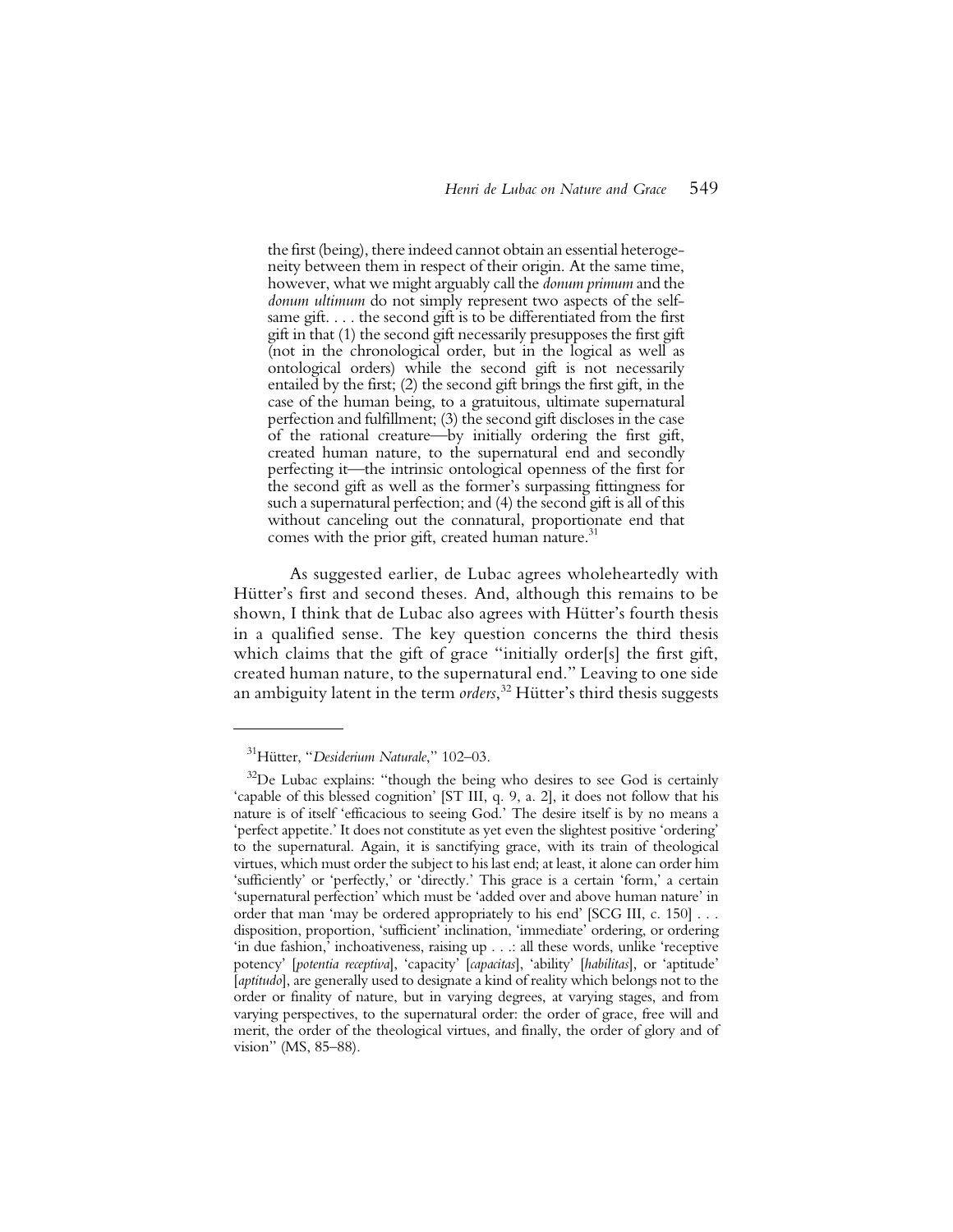that (post-lapsarian) human beings are created simply with a natural final end and that we first receive a new supernatural final end concomitant with the gift of grace. In the words of Feingold, "the natural desire to see God spoken of by St. Thomas cannot be understood to indicate the underlying finality of rational nature itself, because for St. Thomas, we are not ordered to the vision of God by virtue of our nature, but by virtue of grace."<sup>33</sup>

In contrast to this position, de Lubac holds that when Thomas says that "the beatitude of any rational creature whatsoever consists in seeing God by his essence"<sup>34</sup> and that "our intellect was made for the purpose of seeing God,"35 he is referring to a finality that is inscribed in nature itself from the first moment of creation. De Lubac's position, then, is aptly summed up by the phrase "natural desire for the supernatural"—provided that one acknowledges that the desire is truly natural $36$  and that the ultimate end is truly supernatural, which means that the ultimate end of nature is both unattainable and hidden from us without a new gift of grace that fittingly and efficaciously "orders" the desire of nature.<sup>37</sup> "Here we can agree with Cajetan," de Lubac writes, "'this end is hidden from us because it is the supernatural end of our soul' . . . but for us, unlike Cajetan, it is not the absence of any desire that is the reason for ignorance: rather it is the depth of our desire."38

We can further pinpoint the disputed question by noting key points of agreement between de Lubac, on the one hand, and

<sup>33</sup>Feingold, *Natural Desire*, 193–94.

<sup>34</sup>*In IV Sent.*, d. 49, q. 2, a. 7.

<sup>35</sup>*De Veritate*, q. 10, a. 11 ad 7: "intellectus noster quamvis sit factus ad videndum deum."

<sup>&</sup>lt;sup>36"</sup>The fact that the nature of spiritual being, as it actually exists, is not conceived as an order destined to close in finally upon itself, but in a sense open to an inevitably supernatural end, does not mean that it already has in itself, or as part of its basis, the smallest supernatural element" (MS, 31). "The desire itself . . . does not constitute as yet even the slightest positive 'ordering' to the supernatural" (MS, 85).

 $37$ Among other texts, de Lubac refers to ST I-II, q. 114, a. 2: "eternal life is a good exceeding the proportion of created nature, since it exceeds its knowledge and desire." "This is the first reason," de Lubac comments, "why we need divine revelation and divine grace . . . the natural desire for the vision of God . . . is not the same as an elicited desire" (MS, 220).

 $38$ MS, 217.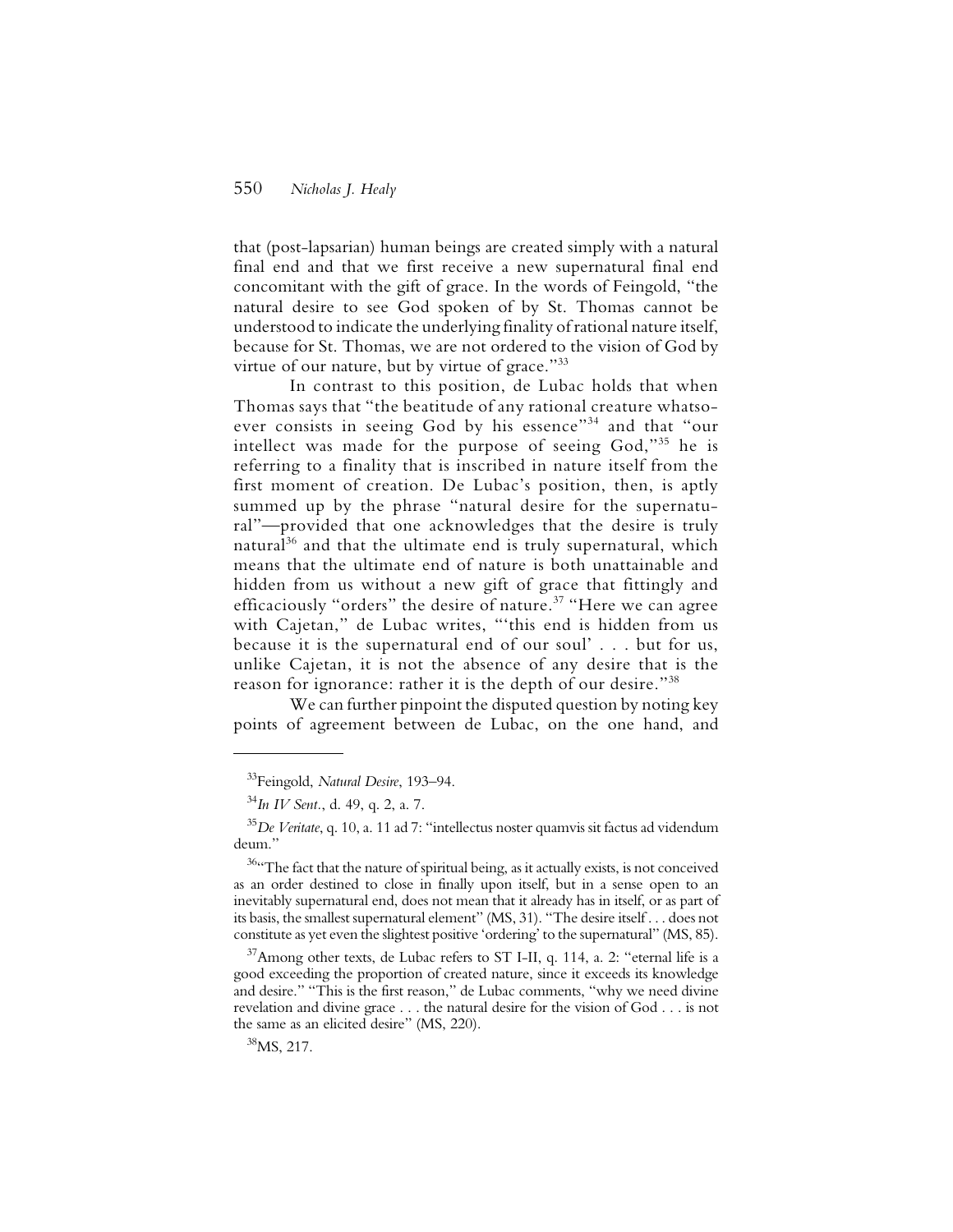Feingold, Hütter, and Long on the other hand. Both sides are committed to upholding an abiding distinction between nature and grace. Both sides acknowledge that the beatitude proper to human nature is "twofold," natural and supernatural. De Lubac, of course, stresses the incompleteness or penultimate character of "natural felicity," whereas his interlocutors (Long in particular) emphasize that the "natural end" is truly a final end in its own order, though it is not, they acknowledge, a perfect end. Finally, both sides agree that the supreme ultimate end of human nature—the only end that fully perfects and fulfills human nature in every respect—is the vision of  $God<sup>39</sup>$ 

The difference between de Lubac and his critics is that de Lubac anchors the duality of ends (imperfect "natural beatitude" and supernatural beatitude) in human nature itself as created in the image of God. In this sense, human nature itself has only one *final* end—communion with God through beatific vision. De Lubac does not mean that the final end of beatific vision follows, as it were, simply from the principles of nature. Rather, God has freely inscribed in nature itself, prior to grace, a finality and a desire that goes beyond nature. For Feingold, Hütter, and Long, it makes no sense to say that human nature in precision from grace is created with a supernatural end. "It is ultimately contradictory," Feingold claims, "to suppose that our nature itself—without the addition of a supernatural principle—could be intrinsically determined by a supernatural finality, or have a supernatural finality inscribed upon it."40 Although nature may be "open" to receiving a higher end, this higher supernatural end is first given with the second gift of deifying grace. The underlying premise is that the final end of nature must be proportionate to nature.

The difference between the two positions sketched above leads to two different readings of the encyclical *Humani generis* (1950). Pius XII writes: "Others destroy the gratuity of the supernatural order, since God, they say, cannot create intellectual beings

<sup>&</sup>lt;sup>39</sup>Hütter, "Desiderium Naturale," 107, writes: "the first gift [human nature] . . . has been created for and is intrinsically open to the reception of the second gift." Long concurs: "there is indeed no doubt that for Thomas the end of man is . . .that of the supernatural vision of God" ("On the Possibility of a Purely Natural End for Man," 220).

<sup>40</sup>Feingold, *Natural Desire*, 526.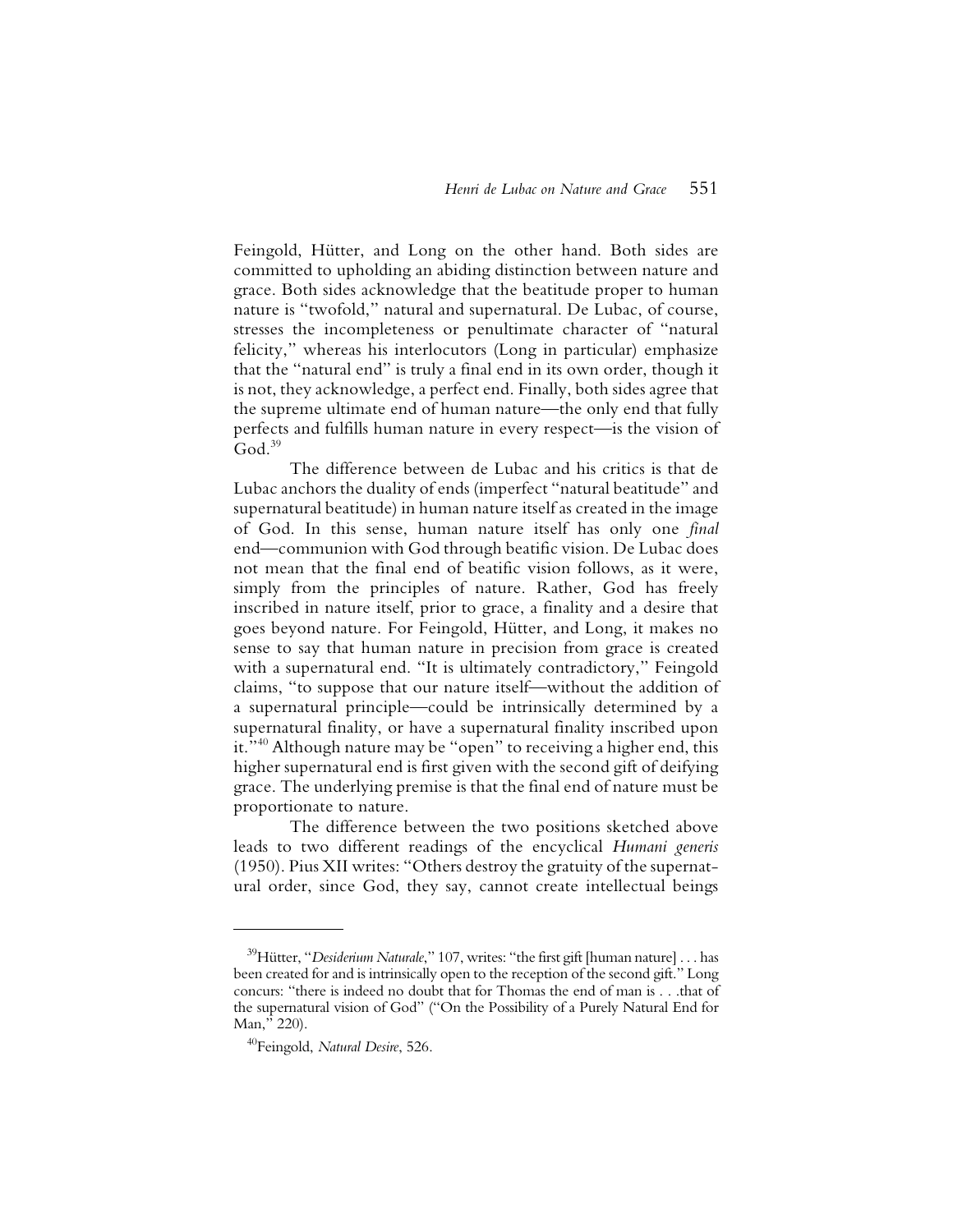without ordering and calling them to the beatific vision" (*Humani generis*, 26). De Lubac accepts this teaching as true and as essentially consonant with his writings on the supernatural both prior to and posterior to the promulgation of *Humani generis*. 41 At the same time, de Lubac does not think that this teaching in itself is sufficient to secure the gratuity of the supernatural. Why? *Humani generis* refers to a hypothetical order wherein intellectual beings are *not* ordered and called to perfect beatitude. However, in the world that God has actually created, "[t]he desire for God is written in the human heart, because man is created by God and for God; and God never ceases to draw man to himself."42 For de Lubac, the teaching of *Humani generis* helps us to see that it would have been possible for God to create intellectual natures other than they would need to be to play their destined role in a providential economy ordered to deification.

Feingold, Hütter, and Long interpret the teaching of *Humani generis* in a different sense. For them, nature itself and the innate desire of nature are strictly identical in the hypothetical and in the concrete order wherein human beings are destined for supernatural beatitude.43 This is the burden of Feingold and Hütter distinguishing between the "essential finality" of nature and the "actual finality" that grace effects. The "addition" of an actual finality of beatific vision makes no difference to the "essential finality" of nature.

<sup>41</sup>Here I disagree with John Milbank, whose insightful book *The Suspended Middle: Henri de Lubac and the Debate Concerning the Supernatural (Grand Rapids,* Mich.: Eerdmans, 2005)*,* is marred by a psychologizing account of de Lubac as "traumatized" and "provoked . . . [to] severe theoretical incoherence" (8) by *Humani generis*. Here is de Lubac's own description of the encyclical: "It seems to me to be like many other ecclesiastical documents, unilateral: that is almost the law of the genre; but I have read nothing in it, doctrinally, that affects me. The only passage where I recognize an implicit reference to me is a phrase bearing on the question of the supernatural; now it is rather curious to note that this phrase, intending to recall the true doctrine on this subject, reproduces exactly what I said about it two years earlier in an article in *Recherches de science religieuse*" [*At the Service of the Church*, 71]. Elsewhere, de Lubac notes that *Humani generis* was "very different from what some had anticipated: it even caused in them some disappointment. . . it is not by chance that it avoids any mention of the famous 'pure nature' that a number of highly placed theologians were accusing me of misunderstanding and which they wanted to have canonized" (*Entretiens autour de Vatican II*, 13–14; cited in *Theology in History* [San Francisco: Ignatius Press, 1996], 281).

<sup>42</sup>*Catechism of the Catholic Church*, 27.

<sup>&</sup>lt;sup>43</sup>See note 24 above.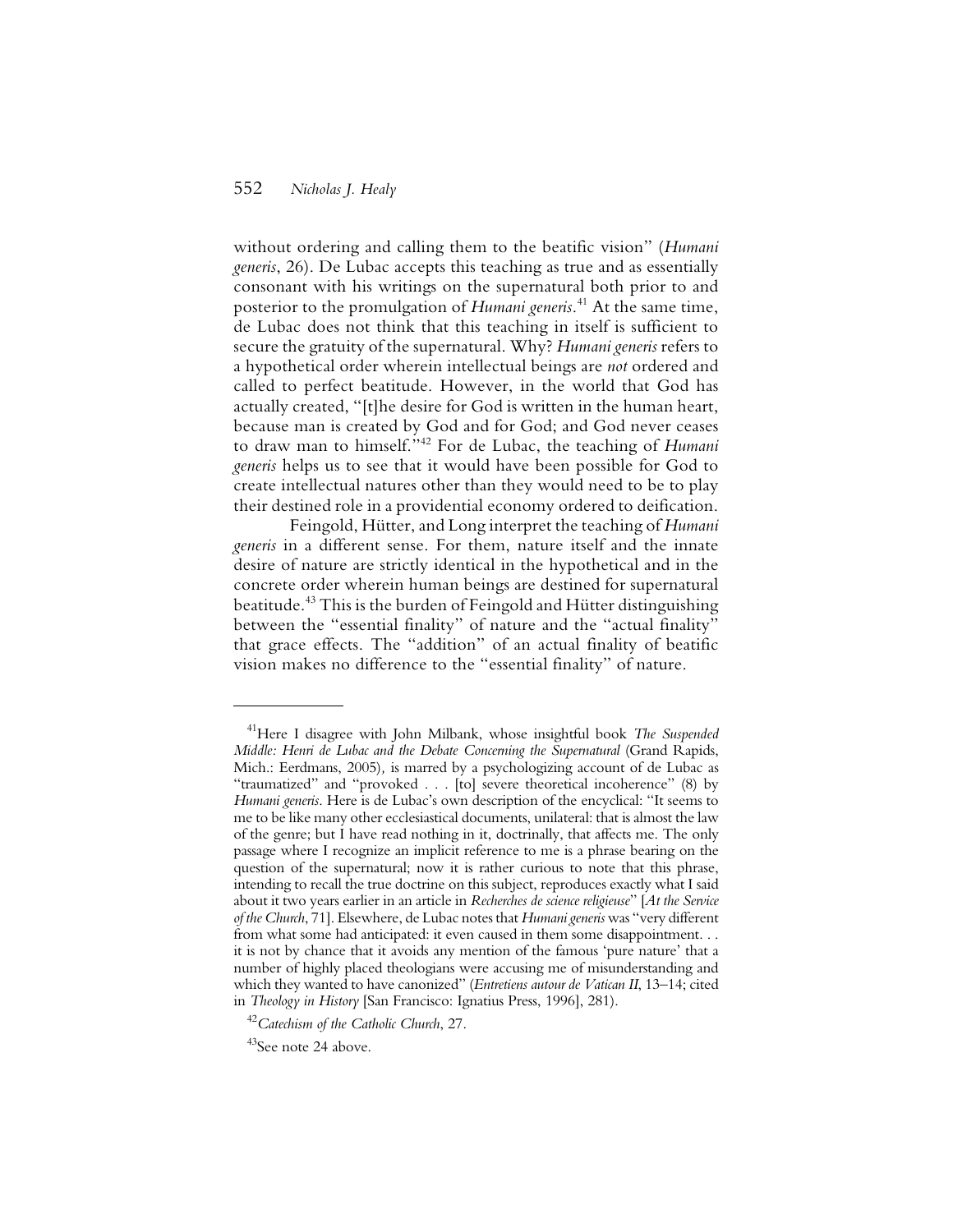Before considering various objections to de Lubac's interpretation of Thomas Aquinas in the following section, it is important to stress two points.

First of all, de Lubac's natural desire for the supernatural is not grace; it is not the supernatural effect of the actual call to the beatific vision. It is, rather, the natural infrastructure placed by God in intellectual nature for the sake of realizing his plan to bestow the call to supernatural happiness in a second "moment" that is logically and ontologically distinct with respect to the act of creating intellectual nature in the first place. Clearly, this need not—and does not—mean that we by nature know about, or can realize, God's gracious call to eternal life with him. Our remarks about the receptive structure of the *desiderium naturale* suggest just the opposite. Only surprise fulfills.

 Secondly, one of the repeated charges against de Lubac seems to rest on a basic misreading of his writings on nature and grace. According to Ralph McInerny, "[t]he rejection of an end proportionate to human nature separates de Lubac more decisively from St. Thomas than anything else, doubtless because this rejection is at the basis of his thought . . . . In de Lubac's account man no longer has a natural end."44 Steven Long echoes McInerny in claiming that "a unilateral stress upon certain aspects of St. Thomas's teaching about the natural desire for God led de Lubac to deny the existence of a proportionate natural end as opposed to the supernatural *finis ultimus*."45 This accusation rests on an ambiguity in the term "end." What de Lubac rejects and denies is the idea that "natural beatitude" or the "natural end" is the final end of human nature. He is well aware that St. Thomas often speaks of twofold happiness proper to human nature: there is a "natural happiness" that is proportionate to human nature and an "ultimate beatitude" that exceeds nature's abilities. De Lubac accepts this duality as unproblematic, provided that the imperfect and penultimate character of "natural happiness" is affirmed. For example, de Lubac often cites *Summa theologiae* I-II, q. 62, a. 1:

man's happiness is twofold, as was also stated above (I-II, q. 5, a. 5). One is proportionate to human nature, a happiness, to wit,

<sup>44</sup>McInerny, *Praeambula fidei*, 85.

<sup>45</sup>Long, "Reflections on the Nature/Grace Controversy," 135.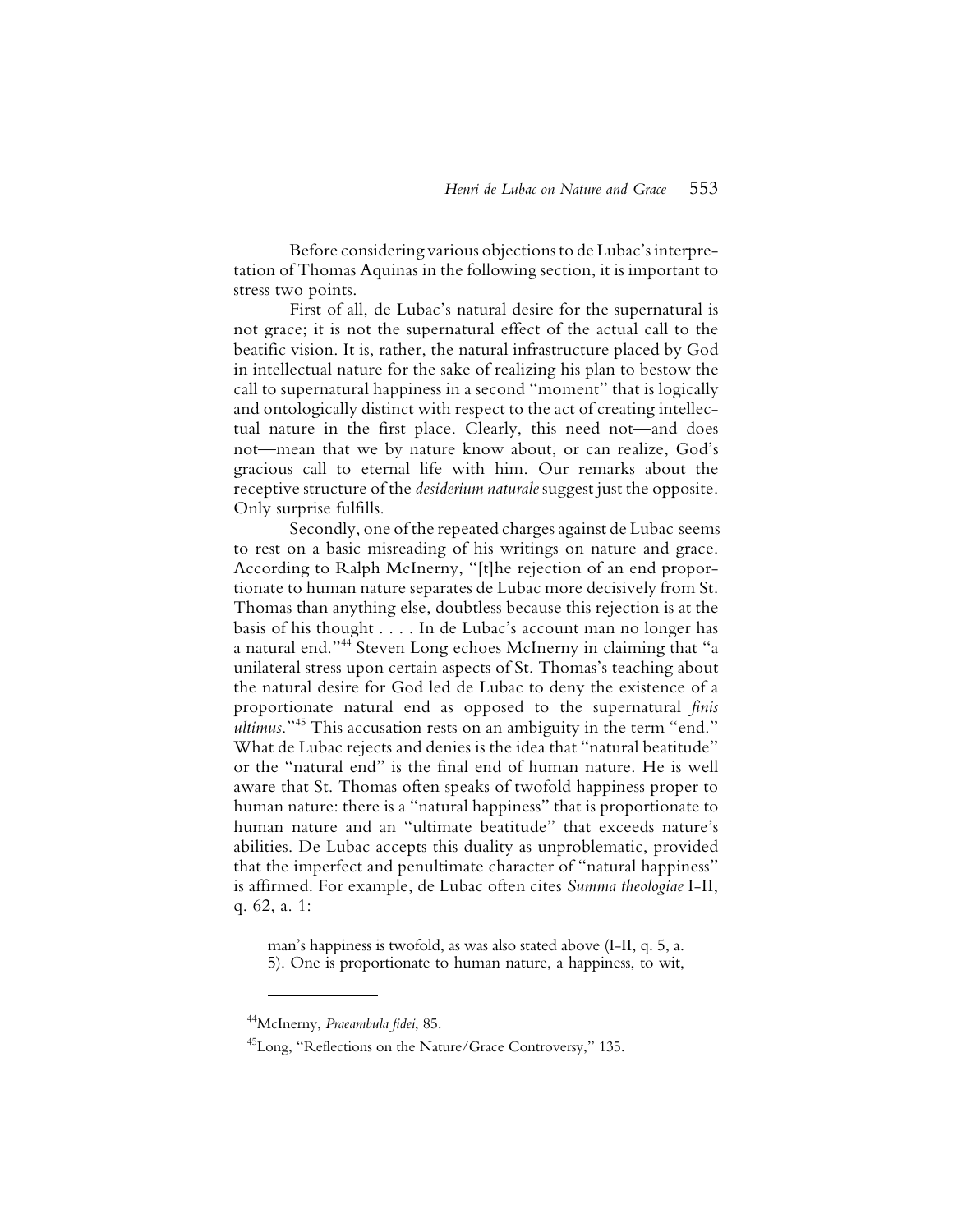which man can obtain by means of his natural principles. The other is a happiness surpassing man's nature, and which man can obtain by the power of God alone, by a kind of participation of the Godhead, about which it is written  $(2 \n{ P t 1:4})$  that by Christ we are made "partakers of the Divine nature." And because such happiness surpasses the capacity of human nature, man's natural principles which enable him to act well according to his capacity, do not suffice to direct man to this same happiness.

A similar distinction is set forth in *Summa theologiae* I, q. 62, a. 1; I-II, q. 3, aa. 3–5; q. 5, a. 5; *De Veritate*, q. 14, a. 2; a. 10; *In Boet. de Trinitate*, q. 6, a. 4; and *Summa contra Gentiles* I, c. 5; III, 48; III, 63. Reviewing these texts de Lubac comments:

the first of these two "beatitudes," which is "proportionate to our nature," is not a transcendent beatitude, a final or definitive end of the created spirit in a hypothetical world of "pure nature." Rather, it is an imperfect "beatitude," terrestrial and temporal, immanent to the world itself.<sup>46</sup>

[W]e discover a remarkable continuity of doctrine on our subject [the twofold beatitude of man]—a continuity that stretches from St. Thomas's earliest work to his final writings. These texts reciprocally comment on one another. . . . Each time we hear of a beatitude "formulated" by the Philosophers . . . we can conclude that the text refers to the condition of this world. This beatitude is consistently contrasted with that of the "future life" or of the "homeland," or to what we await "after death." At times, to emphasize its imperfection, St. Thomas insists that it is necessarily mixed, unstable, and transitory. But he can also identify a sort of continuity between the contemplation of the truth the wise man engages in here below and its consummation in the "beyond" . . . . This does not keep him from maintaining that no beatitude, however great, that does not entail eternity and stability, can be called true; for him, only "eternal beatitude" is true beatitude (*beatitudo vera*), beatitude itself (*beatitudo per essentiam*), and beatitude *tout court*. . . . In a word, the first is immanent—at once worldly or temporal and acquired according to internal principles; the second is transcendent—at once heavenly and received according to divine grace. Beatitude is twofold: the first is "natural," and the second is "supernatural."47

<sup>46</sup>de Lubac, "*Duplex hominis beatitudo*," 603.

 $47$ Ibid., 609ff.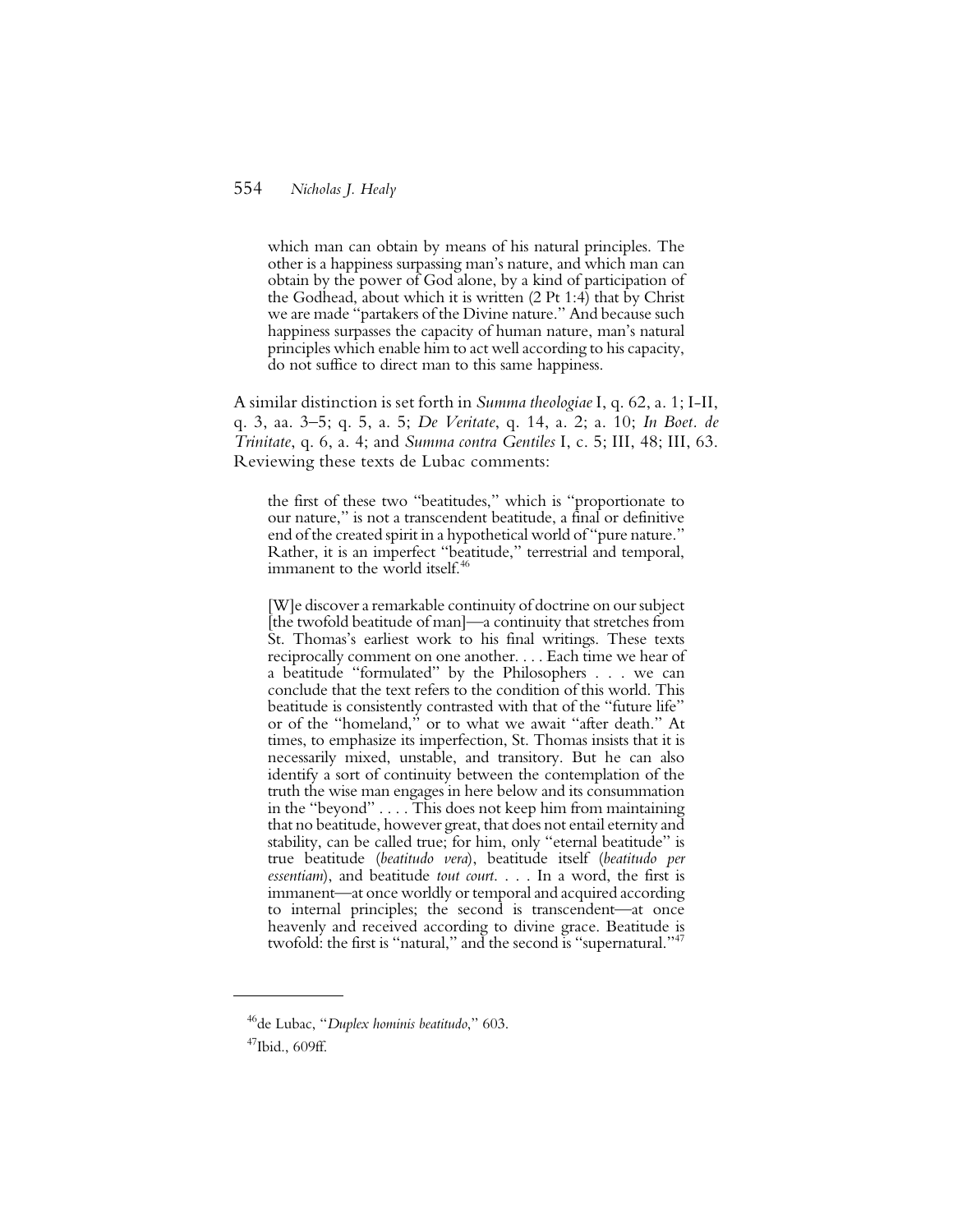Returning to the accusation that de Lubac "rejects the natural end"—if this is taken to mean that de Lubac rejects the idea of a "natural beatitude" proportionate to our nature, it is a demonstrably false accusation. "Beatitude," de Lubac writes, "is twofold: the first is 'natural,' and the second is 'supernatural.'"48 If, on the contrary, the accusation is that de Lubac rejects the idea that "natural beatitude" is the *final* end of human nature, then the accusation rests on a decidedly un-Thomistic assumption that either (a) it is possible to be supremely happy within the confines of this world or (b) human nature is not made for, and does not desire, supreme happiness. The only real question is whether, as de Lubac holds, both of the "finalities" (imperfect "natural beatitude" and supernatural beatitude) are inscribed in nature itself from the first moment of creation, or whether, as Feingold claims, "our supernatural finality is 'imprinted on our being' first by sanctifying grace" because grace is "'supper-added' in the sense of giving us giving us a 'new finality.'"49 Let us briefly review three objections against de Lubac's teaching on this point.

#### *3. Three objections to de Lubac's interpretation of Thomas Aquinas*

In his recent article in *Nova et Vetera*, Steven Long suggests that the attempt to answer the disputed question sketched above on the basis of texts in Aquinas encounters the following exegetical difficulty:

It is without doubt true that there is a problem in the very texts of Aquinas, and a problem which seemingly does not allow much room for manoeuver with respect to its solution: because the doctrinal points which constitute the elements of the problem—one is almost tempted to say "constitute the contradiction"—are starkly and clearly stated in St. Thomas's text. Yet the realization that there are indeed two sets of texts, one of which was not merely an interposed corruption, itself marks a decisive advance toward correct interpretation of Thomas's teaching. So, there are two sets of texts. On the one hand, we have St. Thomas's arguments that to know God is the

 $48$ Ibid., 612.

<sup>49</sup>Feingold, *Natural Desire*, 529–30.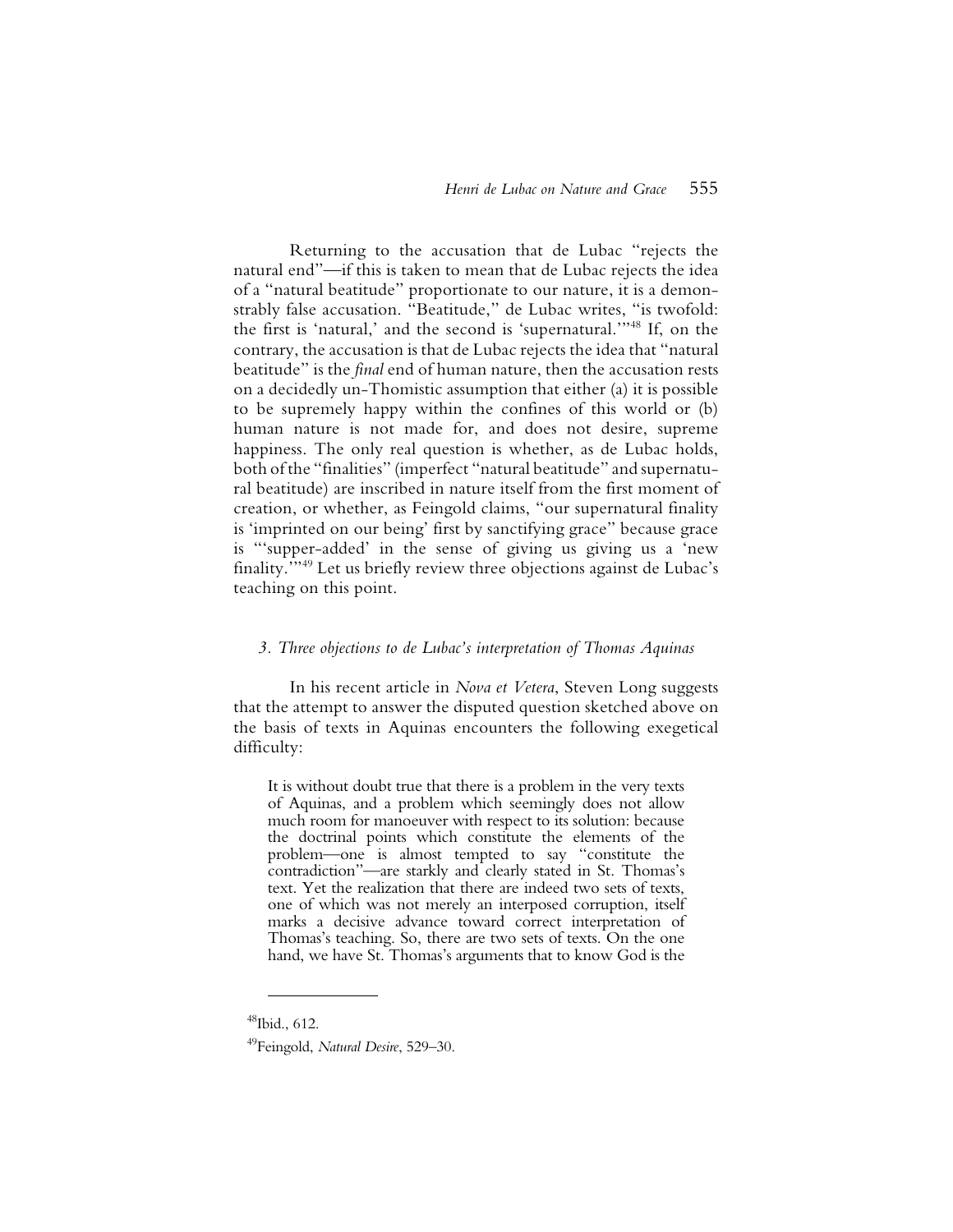end of every intelligent substance (SCG III, 25); that there is indeed a natural desire for God (SCG III, 25; and ST I–II, q. 3, a. 8); and that no natural desire may be in vain (ST I, q. 75, a. 6; *Compendium*, 104). On the other hand, we have his clear affirmation that human and angelic natures are distinguished based upon their differing natural and proximate ends whereas their supernatural beatific end is the same (ST I, q. 75, a. 7 ad 1) . . . that man could have been created in a state of pure nature lacking any supernatural aid of grace [*De Veritate*, q. 14, a. 10; *De Malo*, q. 5, a. 1] . . . . Finally, among this second set of texts, one finds that St. Thomas clearly argues in *Summa theologiae* I, question 62, article 2, that only grace can direct the movement of the will toward beatitude.<sup>50</sup>

In the face of this difficulty, the only solution is to "read these texts in relation to one another." The failure of de Lubac, Long tells us, stems from the fact that he "read St. Thomas's texts with an exclusory eye, neglecting texts which clearly rendered his own account problematic."51 Thus, in terms of the "two sets of texts" mentioned above, "[d]e Lubac's argument stresses the first set of texts, and more or less passes by the second (save when generically suggesting that these and other sources of the Thomist reservation regarding his thesis are Renaissance corruptions concocted by Cajetan)."52 This is a strange accusation, resting—as it must—on a very partial or "exclusory" reading of de Lubac. Not only does one find in de Lubac extensive citations with commentary on the relevant texts in Aquinas that refer to "natural beatitude,"53 as well as texts that refer to the possible creation of man "in puribus naturalibus,"54 as well as texts that describe grace as a new form "which must be 'added over and above human nature' in order that man 'may be appropriately ordered to his end,'"55 but one can also find the very texts that Long accuses de Lubac of excluding. For example, *De Veritate*, q. 14, a. 10 ad 2 is cited and discussed in

<sup>50</sup>Long, "Reflections on the Nature/Grace Controversy," 137–38.

 $51$ Ibid., 137.

<sup>52</sup>Ibid., 141.

<sup>53</sup>Cf. "La béatitude naturelle selon saint Thomas" in *Surnaturel*, 449–65; "Duplex hominis beatitudo;" AMT, 185–203; MS, 198–206.

<sup>54</sup>AMT, 214–24; *Surnaturel*, 142f.

<sup>55</sup>MS, 75–100; 216–21; *Brief Catechesis*, 41–47.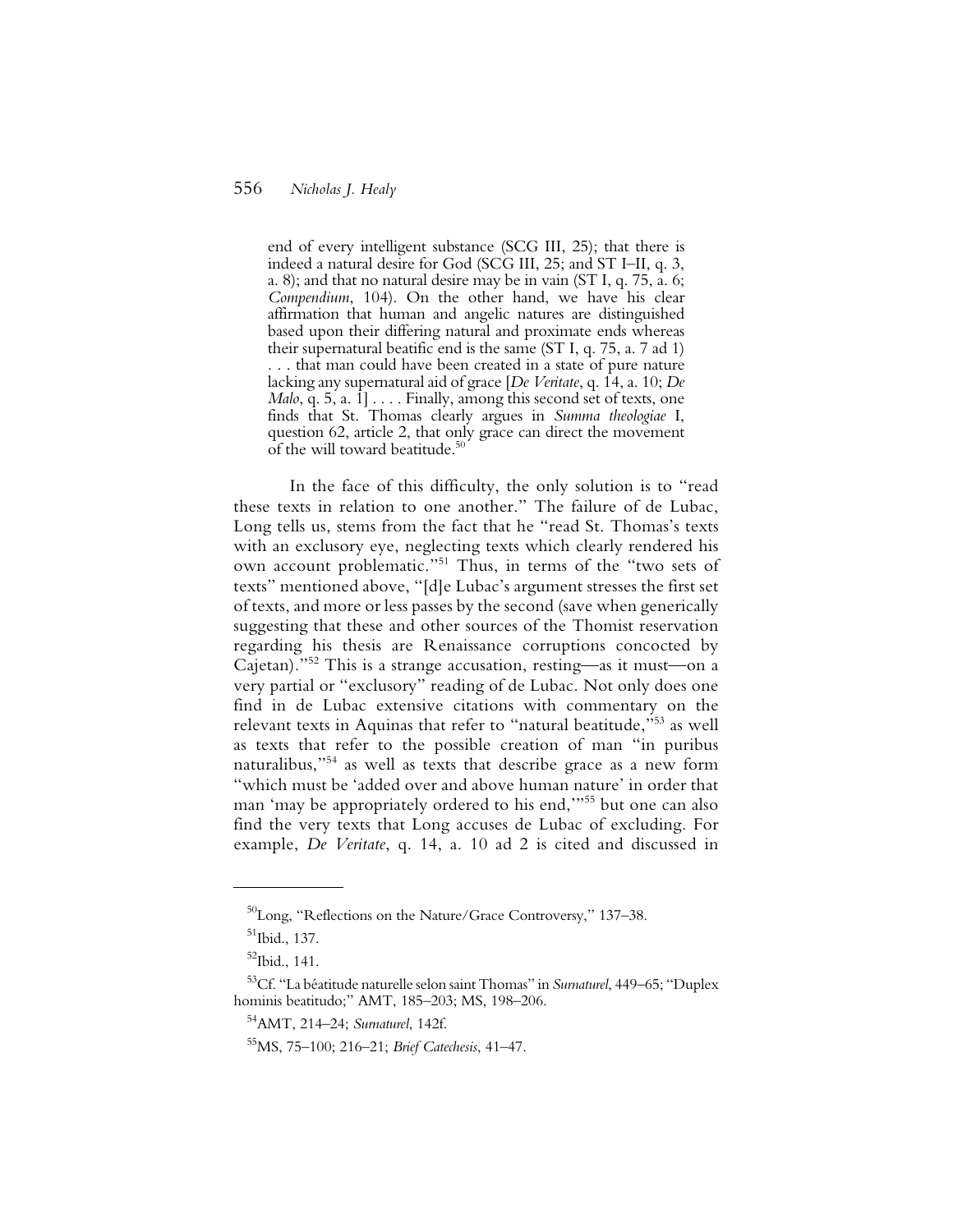"*Duplex hominis beatitudo*;" *Summa theologiae* I, q. 62, a. 2 is cited at length and commented upon in *The Mystery of the Supernatural*, 87; *De Malo*, q. 5, a. 1 is cited and interpreted in *Surnaturel*, 143–44, 450f.

There is, however, a more interesting question to ask regarding de Lubac's interpretation of Thomas Aquinas. Although it is beyond the scope of this essay, it would be instructive to compare de Lubac's reading of Aquinas with that of Lawrence Feingold. De Lubac interprets Thomas as an authoritative witness to a tradition that precedes him. This is the reason why de Lubac is constantly citing earlier voices in the tradition—Irenaeus, Augustine, Gregory of Nyssa, Maximus the Confessor, Bernard of Clairvaux, Anselm precisely in order to shed light on the teaching of Thomas Aquinas. And this is the reason why de Lubac's writings on nature and grace are saturated with references to Scripture. Feingold, on the contrary, simply begins with Aquinas and then microscopically traces the tradition of commentary on Aquinas's writings. In other words, Feingold takes Aquinas as constituting a tradition. "What makes Feingold so provocative," Hütter observes, "is that the form of his discourse—in stark contrast to de Lubac's way of reading the commentators—is shaped not by a historical hermeneutic but by reconstructing and thus entering their own way of conducting a speculative theological enquiry, a mimetic exercise reconstructing and thus continuing the commentator's discursive mimesis of Aquinas."56 It is clear that Feingold imitates a certain tradition of commentary on Aquinas. It is less clear that Aquinas intended to constitute such a tradition of commentary. In continuity with the tradition that preceded him, he understood the task of theology to begin and end with the interpretation of Scripture within the Catholic tradition. As noted earlier, de Lubac's understanding of theology precludes "any overly preferential attachment to one school, system, or definite age," focusing instead on "the deep and permanent unity of the faith, the mysterious relationship . . . of all those who invoke the name of Christ."57 The crucial point is that de Lubac's hermeneutic allows for a more adequate interpretation of an ecclesial author such as Thomas Aquinas who did not intend to

<sup>56</sup>Hütter, "*Desiderium Naturale*," 92.

<sup>57</sup>de Lubac, *At the Service of the Church*, 143.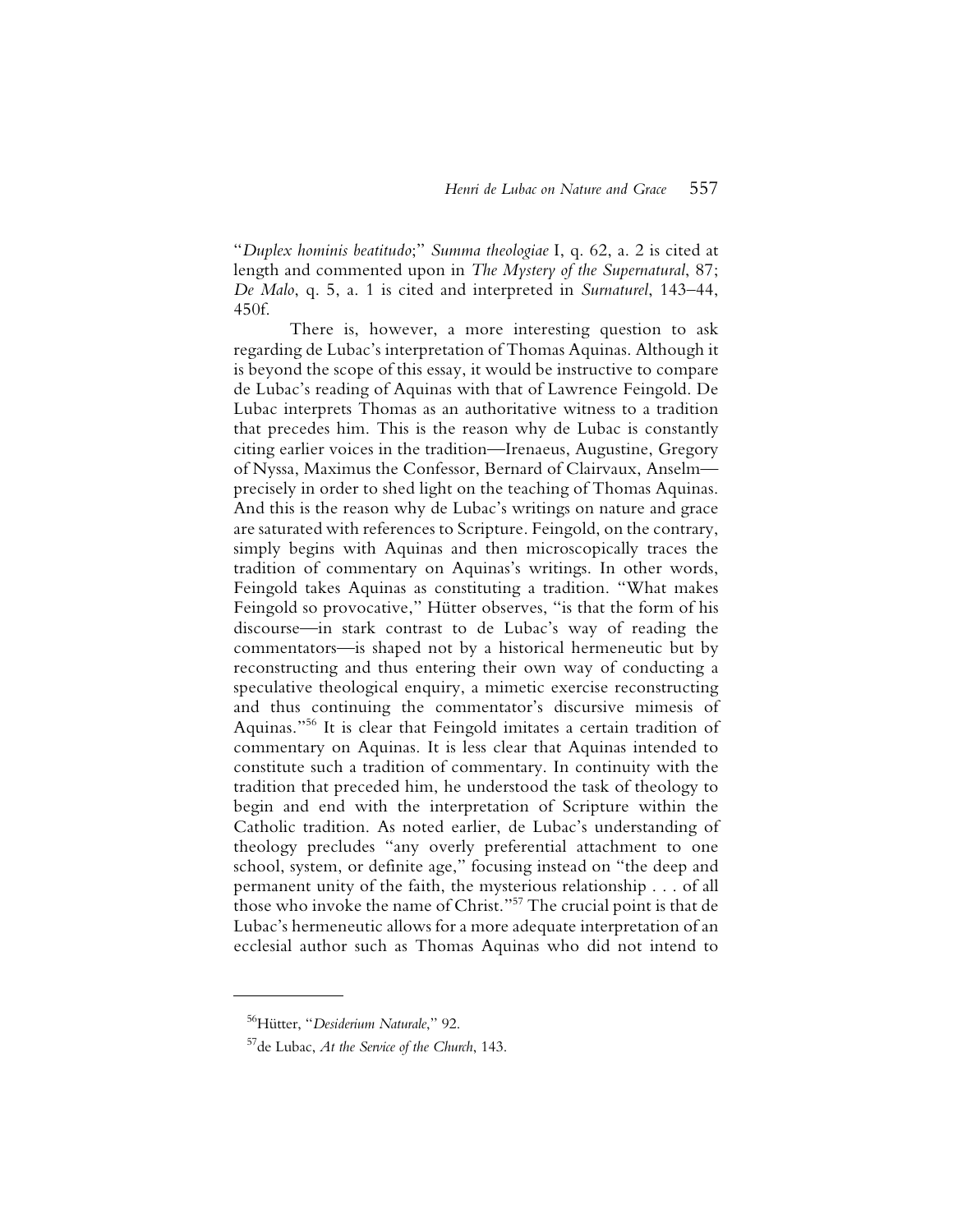constitute a tradition, but to write as a Catholic theologian within the tradition.

A second objection to de Lubac's position is based on Aquinas's teaching that human and angelic natures are distinguished on the basis of differing natural and proximate ends. If human beings naturally desired the beatific vision, the objection runs, there would be no grounds for differentiating humans from angels. Long summarizes the argument as follows:

if human nature has its species in relation to its natural end, which is distinct from the supernatural end, then this teaching of Thomas alone destroys the proposition that for Thomas supernatural beatific vision is the natural end (and this formulation that beatific vision is the natural end by contrast occurs nowhere in Thomas's text  $\ldots$ ).<sup>58</sup>

Long returns to this argument at several junctures in his essay, emphasizing again its destructive power:

Recollect the text from *De Anima* [a. 7 ad 10]: "Those beings whose proximate and natural end is one and the same are one in species. However, eternal beatitude is a final and supernatural end." This—absolutely in itself—would be sufficient to destroy the thesis of *Surnaturel* and *Augustinianism and Modern Theology* with respect to the actual teaching of Aquinas.<sup>59</sup>

In response it should be noted that Long's formulation "beatific vision is the natural end" is also foreign to de Lubac. De Lubac's clear and constant teaching is that the ultimate end of human nature is *supernatural* beatitude. Likewise, as was shown above, de Lubac does not deny that there is a 'natural beatitude' proportionate to nature. Yes, man has a different *penultimate* end from that of the angels, since "the proper object of the human intellect, which is united to a body, is a quiddity or nature existing in corporeal matter."60 But this does not at all compromise the truth that the *final* end of human nature is the vision of God. Secondly, Long would surely hold that all intellectual natures are ordered to know and love

<sup>58</sup>Long, "Reflections on the Nature/Grace Controversy," 143.

 $59$ Ibid., 159.

 $^{60}ST$  I, q. 84, a. 7.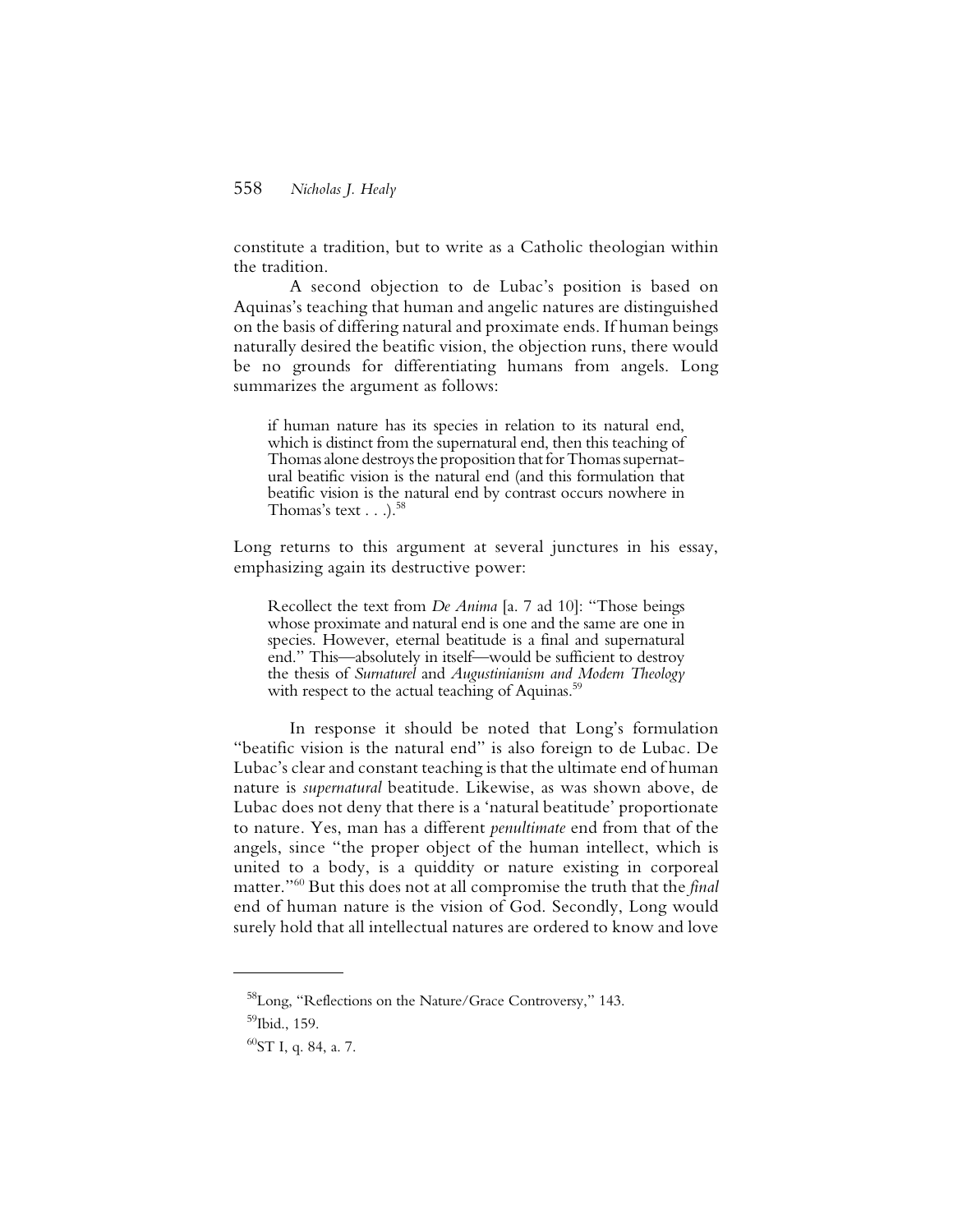God, even apart from grace. Why, then, does this not abolish the specific differences between one intellectual nature and the next? Put another way, even on the level of the knowledge and love of God proportionate to nature, men and angels all have a natural ordination to knowing and loving God; what distinguishes them at the level of species is that this ordination is directed to different *degrees* of that knowing and loving. This suggests a third point: This hierarchy of degrees of natural participation in knowing and loving God is reflected also in supernatural beatitude. As Thomas explains, all created intellects are naturally able to receive the *lumen gloriae*, insofar as they are all intellects; this does not interfere with there being different grades of intellectuality, grades sufficient to differentiate one intellectual nature from another:

For we have proved that this light cannot be connatural to any creature, but surpasses every created nature in its power. Now that which is done by a supernatural power, is not hindered by any diversity of nature, since the divine power is infinite; so that in the miraculous healing of a sick man, it matters not whether he ail much or little. Consequently the difference of degrees in the intellectual nature does not prevent the lowest in that nature from being raised by the aforesaid light to that vision. Again. The highest intellect in the order of nature is infinitely distant from God in perfection and goodness: whereas its distance from the lowest intellect is finite: for there cannot be an infinite distance between one finite thing and another. Consequently the distance between the lowest created intellect and the highest, is as nothing in comparison with the distance between the highest created intellect and God. . . . It makes no difference therefore what intellect be raised by the aforesaid light to the vision of God, whether it be of the highest, or of the lowest, or of a middle degree. Besides. It was proved above that every intellect desires naturally to see the divine substance. Now the natural desire cannot be void. Therefore every created intellect can arrive at the vision of the divine substance, the lowliness of its nature being no obstacle.<sup>61</sup>

Notice in particular how Thomas affirms specific differences precisely in the context of stressing that *every intellect desires naturally to see the divine substance*.

 $^{61}$ SCG III, c. 57.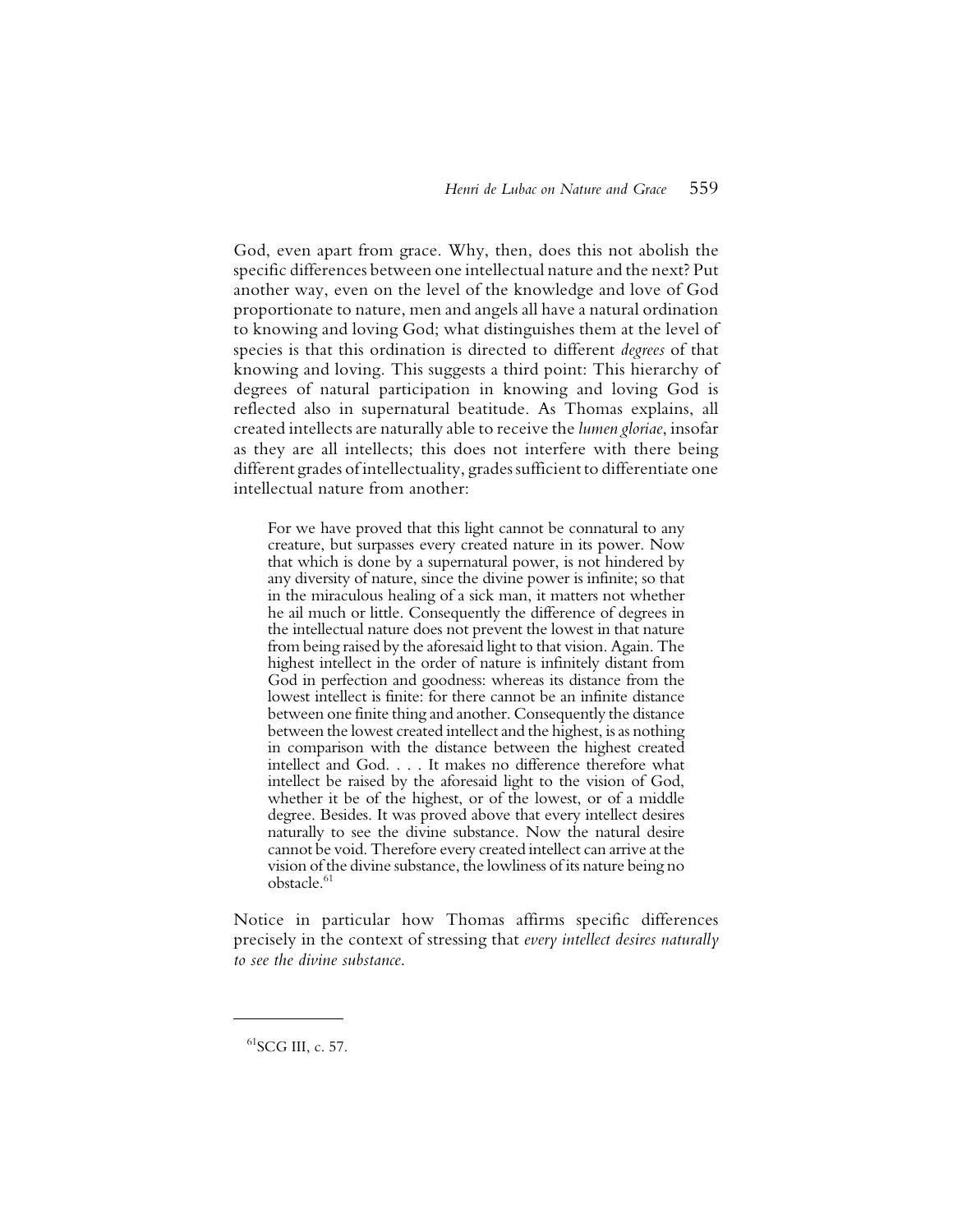A third objection to de Lubac has been formulated with particular clarity by Lawrence Feingold:

For St. Thomas, the possession of a certain form determines a relation to a given natural end that is called for by that form. . . [cf. SCG III, c. 150] From this he concludes that a new supernatural form—grace—must be "super-added" to human nature so that it can be ordered to an end that is "above human nature" . . . . This clearly implies that human nature in itself without grace is not naturally or essentially ordered (and cannot be fittingly ordered) to an end that is above human nature.<sup>62</sup>

If this new form which determines us to a supernatural end is above our nature, then this supernatural finality cannot be said to be "imprinted in our nature itself." Nor can the finality that is generated by this supernatural form be considered to be an "essential finality." It is ultimately contradictory to suppose that our nature itself—without the addition of a supernatural principle—could be intrinsically determined by a supernatural finality, or have a supernatural finality inscribed upon it, or have an "essential finality" that is supernatural. If this were the case, our nature itself would be in some sense supernatural.<sup>63</sup>

There are two points to make in response to this objection. First, the idea that the *final* end of nature is determined by its form is simply another way of asserting that the final end of nature must be essentially proportionate to nature, or that nature can attain its final end by its own abilities. $64$  Aquinas explicitly and repeatedly rejects this principle as applicable to the question of the final end of human nature: "Even though by his nature man is inclined to his ultimate end he cannot reach it by nature but only by grace, and this owing to the loftiness of that end."65 The same teaching is repeated in *Summa theologiae* I-II, q. 5, a. 5, where the second objection reads: "Since man is more noble than irrational creatures, it seems that he must be better equipped than they. But irrational creatures can attain

<sup>62</sup>Feingold, *Natural Desire*, 521.

 $^{63}$ Ibid., 526.

<sup>64</sup>Feingold, *Natural Desire*, 636: "This position is based on the axiom that innate appetite, since it derives directly from the natural form possessed, is always directed to an object *proportionate* to the nature of the creature."

<sup>65</sup>*In Boethius de Trinitate*, q. 6, a. 4 ad 5; see also ST I-II, q. 91, a. 4 ad 3; q. 109, a. 4 ad 2; *De Veritate*, q. 8, a. 3 ad 12; q. 24 a. 10 ad 1; and *De Malo*, q. 5, a. 1.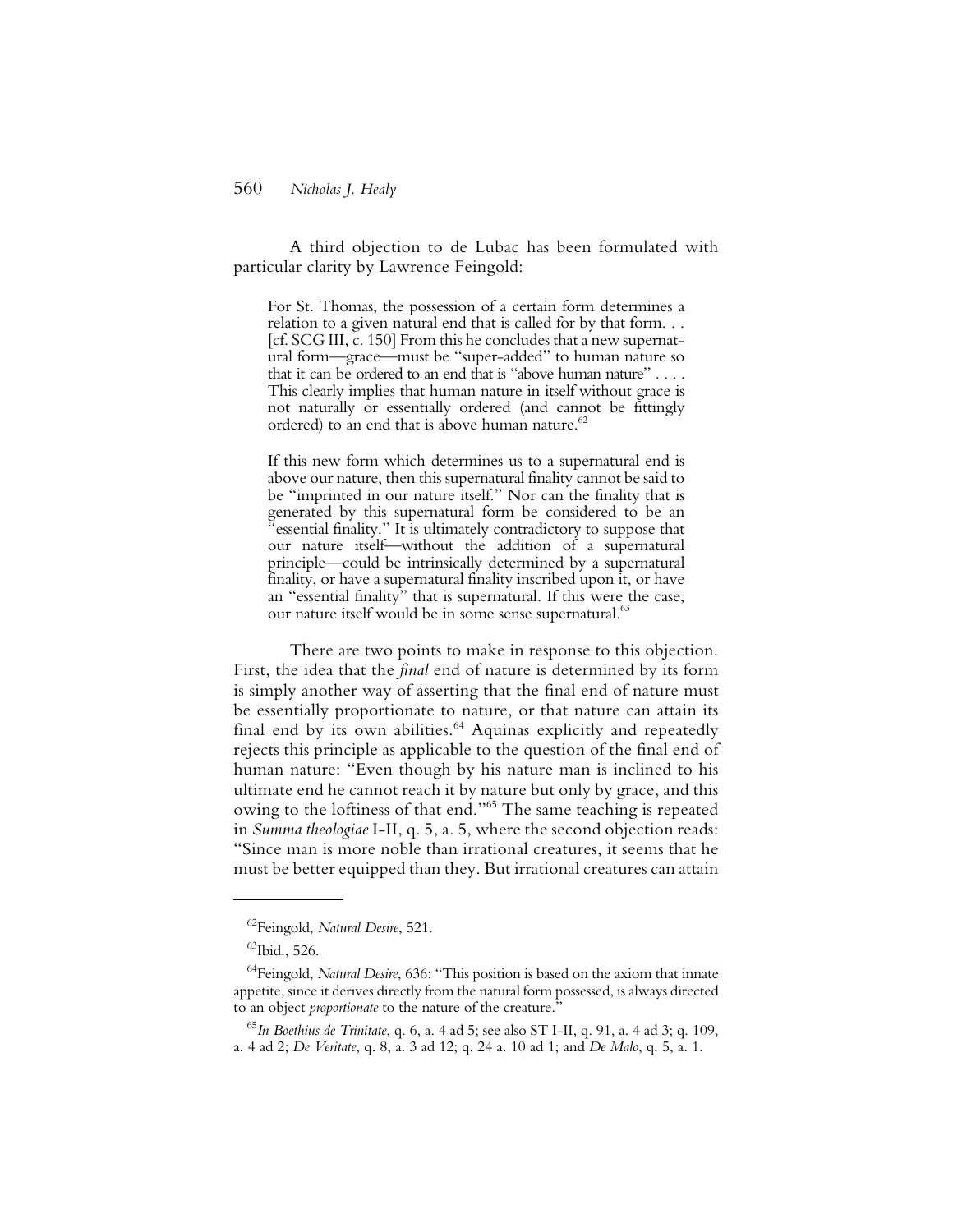their end by their natural powers. Much more therefore can man attain beatitude by his natural powers." Aquinas responds:

The nature that can attain perfect good, although it needs help from without in order to attain it, is of more noble condition than a nature which cannot attain perfect good, but attains some imperfect good, although it need no help from without in order to attain it . . . . And therefore the rational creature, which can attain the perfect good of beatitude, but needs the divine assistance for the purpose, is more perfect than the irrational creature, which is not capable of attaining this good, but attains some imperfect good by its natural powers.

The text that Feingold appeals to (SCG III, c. 150) provides an account of the divine assistance that fittingly and efficaciously orders human nature to supernatural beatitude by means of the additional form of grace. It does not support Feingold's assertion that the superadded form of grace gives nature a new final end.

This leads to the second point. How can there be a natural desire for the beatific vision that is not an illegitimate "movement toward" an end that can only be approached through the new gift of grace? When the end of nature is beyond nature's ability, "it is looked for," Aquinas argues, "from another's bestowing" (*expectatur . . . ex dono alterius*).66 If human nature desires a final end that exceeds nature, then the form of nature's desire is receptivity—a receptive desire for the surprising and surpassing gift of friendship and assistance from another. This is supremely fitting for a nature whose very existence is from another. "What have you that you did not receive?" (1 Cor 4:7). These words from St. Paul, which resound like a refrain throughout Augustine's writings, provide a hidden key to the structure of authentic human desire in relation to the novelty of grace. The disproportion between human nature's desire and its power to fulfill it is a kind of created infrastructure that opens nature from within to receive and participate in the new and unimagined gift of deification. This does not mean, however, that grace arrives at the point where nature breaks down. Rather, it means that grace presupposes, activates, and fulfills a receptivity (which involves giving and receiving) that represents human nature at its highest pitch. The archetype of nature's active receptivity is the fiat of Mary,

<sup>66</sup>ST I, q. 62, a. 4.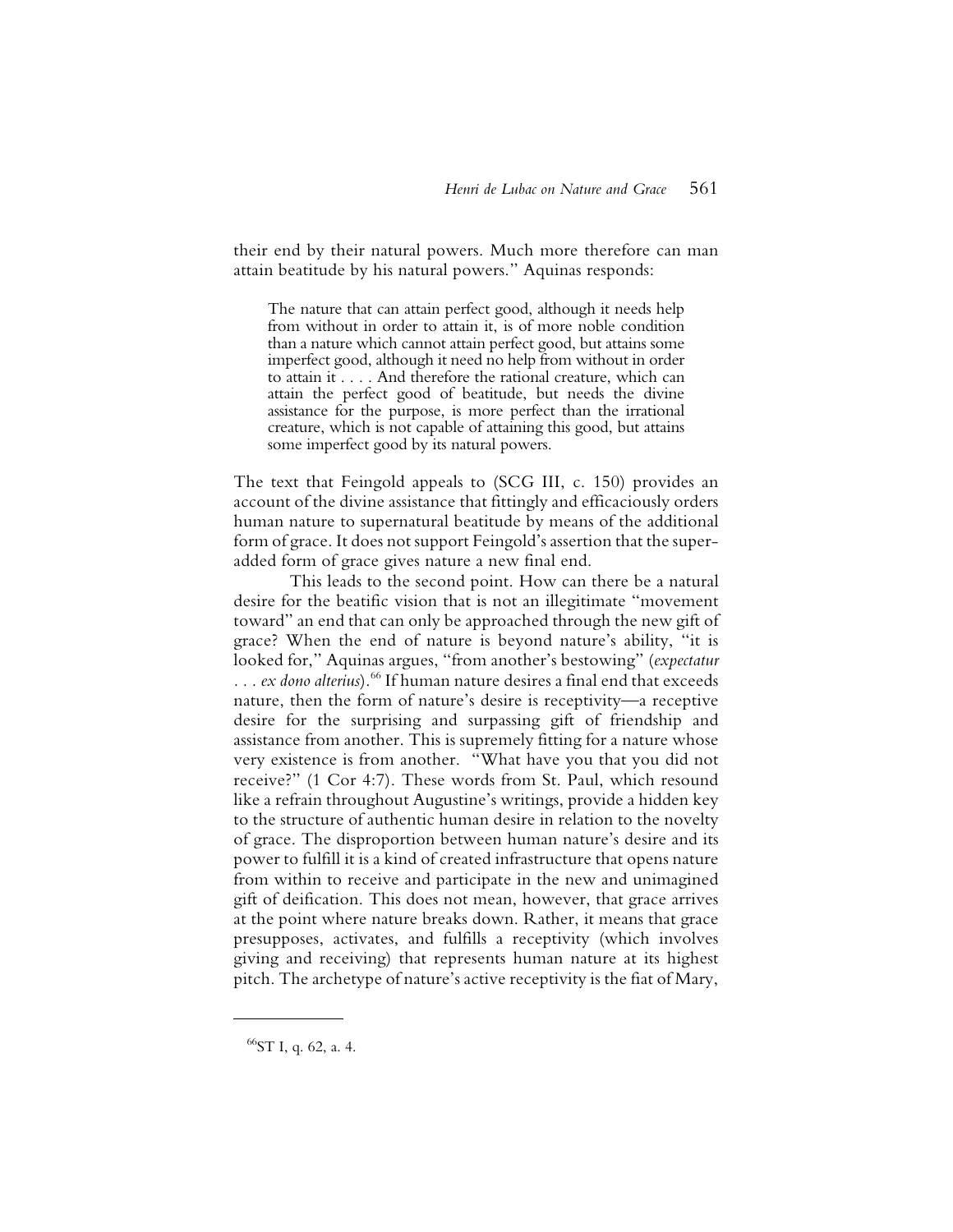which "was decisive, on the human level, for the accomplishment of the divine mystery" (*Redemptoris Mater*, 13).

#### *Conclusion*

For de Lubac, there is a *penultimate* end, proportionate to our natural capabilities, albeit "imperfect beatitude," and one *final* end, which is *supernatural*. In the present providential economy, God places in created intellectual nature a *natural* basis for his call to that end, the issuing of which constitutes a second, ontologically/ logically distinct "moment." At the heart of created nature there is a kind of receptive readiness, which we could call a "specific obediential potency," except that it is not merely a passive nonrepugnance, even though it is not a Rahnerian *Vorgriff*. The way to resolve the apparent contradiction is to think more deeply about the structure of nature in light of the twofold mystery of the gift of creation and the filial existence of the Son. Both mysteries converge on the idea of receptivity and gratitude. Without claiming to have settled a difficult question, de Lubac has contributed to the renewal of theology by showing us why the older tradition, especially Thomas Aquinas, was right to resist in advance the modern idea that runs like a guiding thread from Cajetan through contemporary Neo-Thomism, that the final end of nature and the innate desire of nature must be essentially proportionate to nature.

A point that has been implicit in the foregoing account of de Lubac's doctrine concerning the penultimate end of man is that the "imperfection" of this *finis penultima* does not rob it of a certain relative perfection in its own order. Although it would take us too far afield, I think it could be shown that de Lubac's teaching, rightly understood, actually requires the affirmation of such a relative perfection or consistency. In this sense, Lubacians have good grounds for making common cause with Neo-Thomists in defense of a robust concept of nature, of natural law, and of an action theory grounded in a hylemorphic account of the constitution of the moral object. The real difference between Lubacians and Neo-Thomists, then, need not concern the existence of a natural end relatively consistent in its own order. Nevertheless, there would still remain a real difference concerning the force of the adverb "relatively." In light of the previous discussion, I would like to propose that the perfection or consistency of the natural end in its own order—and,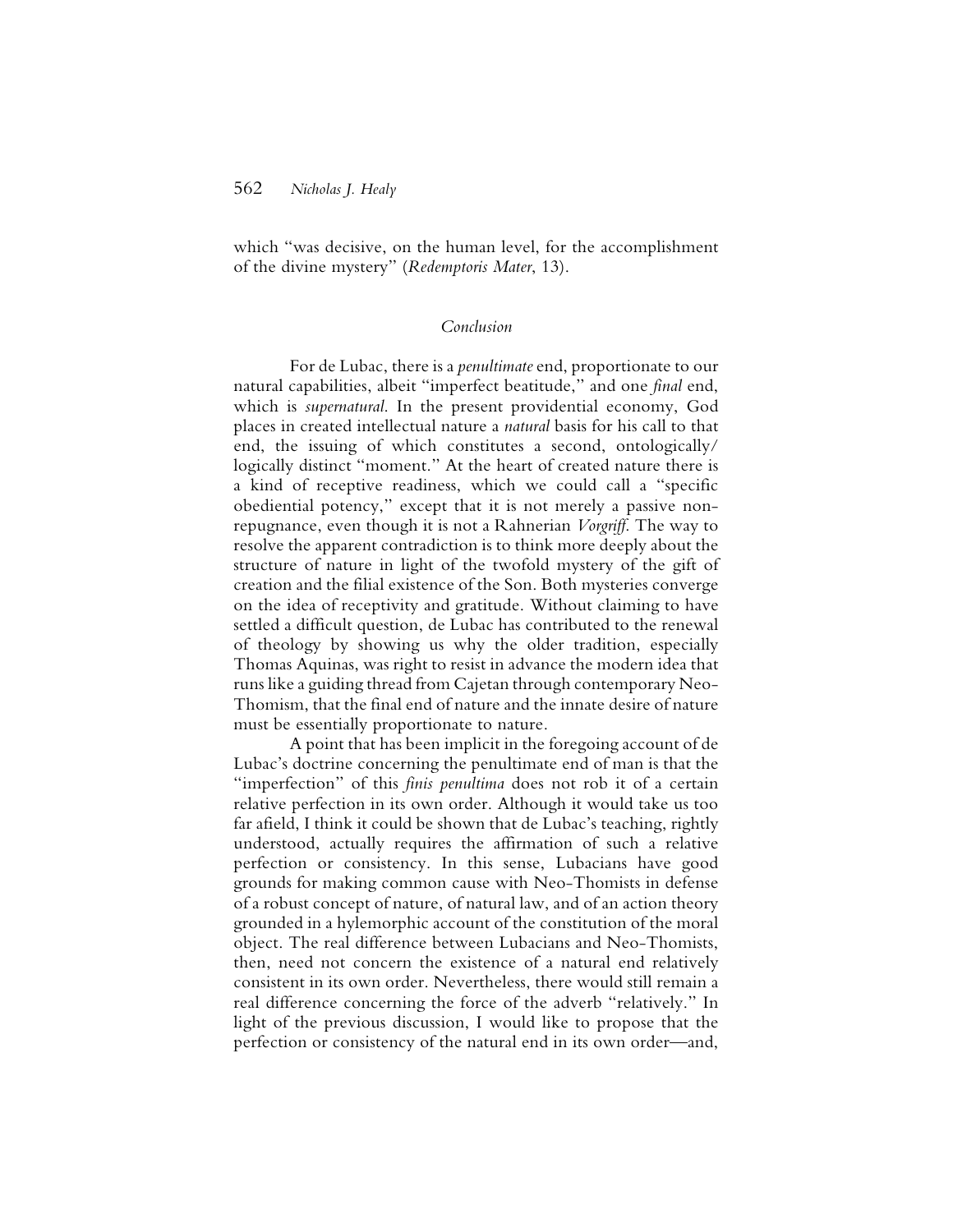indeed, this very "order" itself—is indeed relative, or relationally constituted, from top to bottom. *In other words, the very (relative) closure of nature in its own order is itself a deeper, pervasive openness to God; the autonomy of nature is creaturely dependence on the Creator.* This openness and dependence is, of course, first of all a feature of creatureliness and so is not immediately a matter of grace. Nevertheless, its role in constituting the relative perfection of nature in its own order (and the entire natural order itself) helps us understand how this very perfection can be a disponibility, an active readiness for God—one whose innate character is fully revealed precisely when this readiness is "mobilized" in the Son's assumption of human nature from the "Yes" of his immaculate Mother. The real bone of contention, then, between Lubacians and Neo-Thomists is not whether or not there is a relative integrity to nature, but whether or not (at least in the present economy) nature itself is best understood in light of Mary's immaculate divine motherhood and the filial existence of the Son. Our "Yes" or "No" to this question pertains not only to theology, but lays bare the philosophical presuppositions about the nature of nature—and the relevance to it of creation as gift—that we bring to the debate about nature and grace.

The question of nature and grace is as profound and mysterious as Christian Revelation itself. Human nature is created for, and desires from its inmost depths, an ultimate end that exceeds nature's desire. Who could have imagined or desired the condescension of God's love in Christ? The Logos has come down and assumed human nature without confusion or separation. From the christological controversies of the early Church through the recurring conflict with different forms of Gnosticism, Catholic theology has safeguarded the concept of nature as essential to the mystery of the Incarnation of the Son and the Redemption of creation. Christ became like us in all things but sin, accepting the limits of an embodied human nature. The Incarnation of the Son, which presupposes a human nature that is distinct from the divine nature, represents the supreme affirmation of the goodness of creation. Christ reveals the full truth of human nature by revealing the mystery of the Father's love. To say that Christ reveals the full truth of nature is to say more than that Christ "presupposes" nature—although this remains true. In assuming a human nature into his Person and going to the end in love, Christ "established himself as the innermost depth of the Father's goodness while also displaying in himself the very goal for which his creatures manifestly received